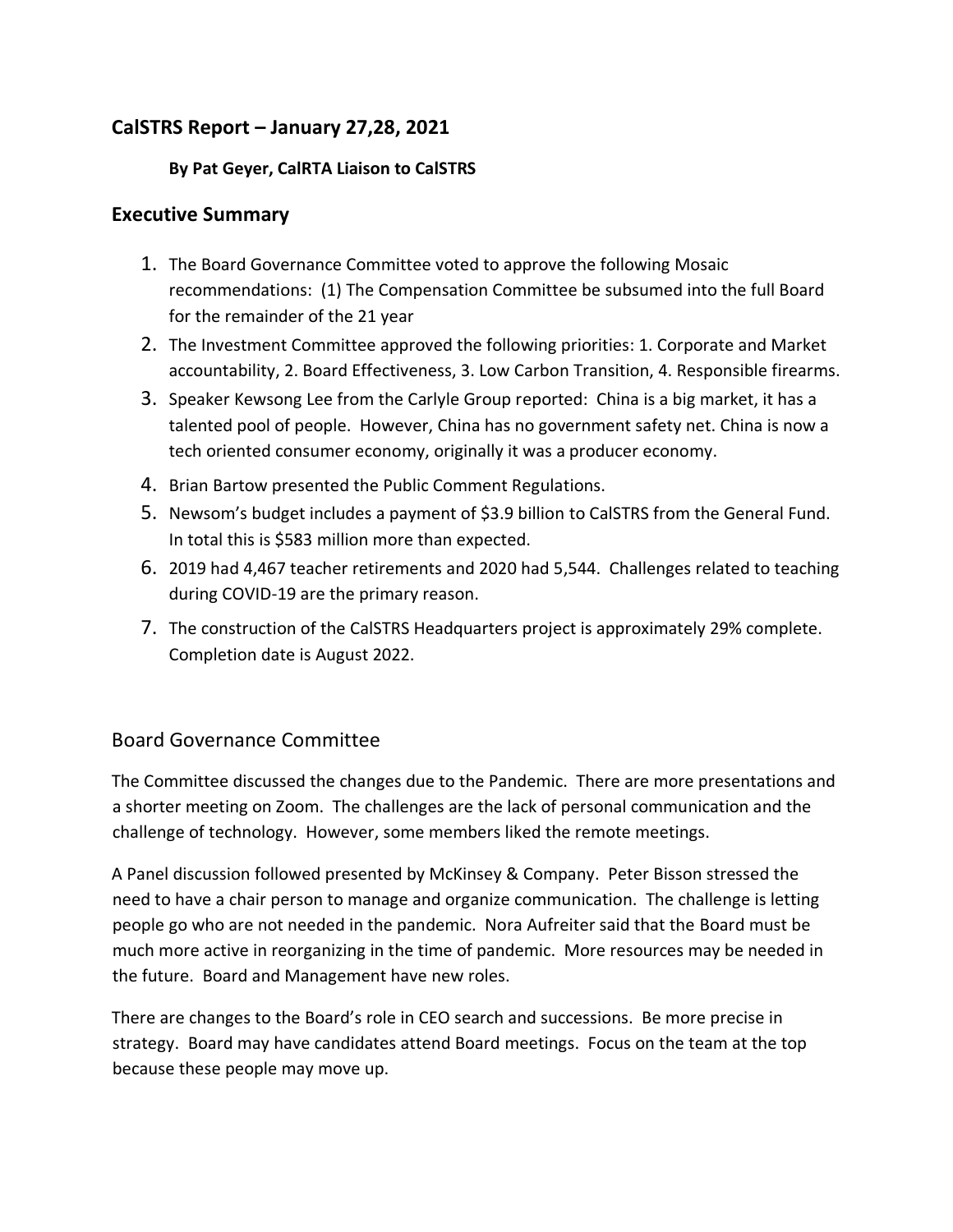There followed a discussion of the Committee structure: There is a manufacture of the Risk Management: increase monitoring, see that management is making plans for risk. ESG: have a discussion about how much information to make public. Make objectives public – especially for foreign employees. Emphasize sustainability.

Suggested Board changes in the time of COVID are to: Increase efficiency in how things are done. Make more phone calls. Have smaller groups which can have informal discussions.

Finally, the Board Governance Committee voted to approve the following Mosaic recommendations: (1) The Compensation Committee be subsumed into the full Board for the remainder of the 21 year. (2) The Board Chair and Vice-Chair appoint two Board members to serve on the ad hoc group to select primary compensation strategist. (3) Determine at the May 2021 meeting if the Compensation Committee should continue to be subsumed for 21/22. (4) Provide direction as to whether to undertake an exploration of the need for a corporate governance or sustainability subcommittee at the May 2021 meeting. Investment Committee

The Committee opened with opportunities for statements from the public. Six speakers asked CalSTRS to divest in fossil fuels. In addition CalSTRS received over 22 emails asking CalSTRS to divest in fossil fuels.

The Investment Committee approved the following Stewardship Priorities: 1. Corporate and Market accountability, 2. Board Effectiveness, 3. Low Carbon Transition, 4. Responsible firearms.

The Committee approved the Corporate Governance Principles on: (1) Board of Directors, (2) Auditors and Audit Related Issues, (3) Executive Compensation, (4) Director Compensation, (5) Employee Stock Purchase Plans, (6) Governance Structure, (7) Sustainability.

The Committee adopted the Global Investment Performance Standards, and the Sustainable Investment and Stewardship Standards. Items of interest are: (1) affordable housing, (2) low carbon processes, (3) renewable energy. The SISS (Sustainable Investment, Stewardship Standards) Portfolio is to be 5% of the total CalSTRS portfolio.

The Committee concluded with speaker Kewsong Lee from the Carlyle Group. The topic is China Risk and Opportunities. Points of Interest from Lee's speech are: China is now a world leader in (1) Consumption and in (2) Innovation. Differences are that China is a one-party state. The State owned enterprises amount to 23% of GDP that used to be 80%. The greater state involvement has been very successful – outperformed the rest of the world.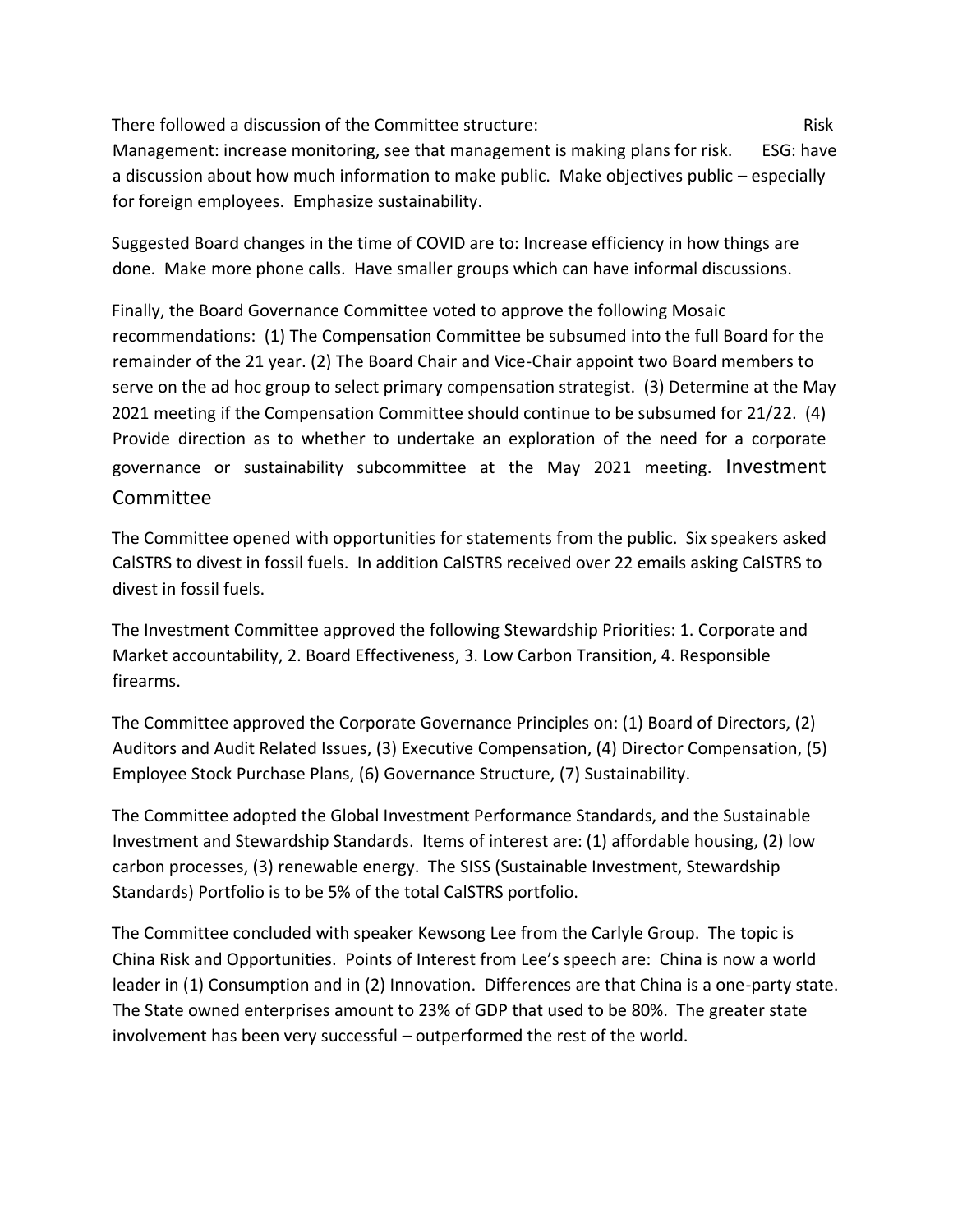The risks are that the public markets are not liquid, banks control credit which goes to state owned enterprises, U.S. and China tensions continue. Investment concerns are that foreigners are not invested in China. However, private business is growing. China is a big market, it has a talented pool of people. However, China has no government safety net. China depends on GDP growth. China is now a tech oriented consumer economy, originally it was a producer economy.

## Teachers' Retirement Board

Brian Bartow presented the Public Comment Regulations for Board adoption. The following regulations were of interest. Public comment will be limited to agenda items. Each speaker is limited to three minutes. The presiding chair of the board or committee may set, limit, or extend the amount of time allotted to each speaker. Any member of the public may submit comments in writing. A member of the public is encouraged to submit a request with their name, whether they are 18 year of age or older, agenda item and topic they wish to address. The presiding chair may stop a member of the public from public comment if they fail to comply with the regulations.

There was no state or federal legislation of interest to the Board. February 14 is the last day for legislation to be introduced.

Cassandra Lichnock presented a report on CalSTRS Path Forward, 2021 and beyond. Work Environment – staff is encouraged to take their office equipment home to their home office. Meetings in the future will likely be conducted in both remote and and onsite locations. Technology will play an important role in this change. Technology – laptops were distributed and Technology Services augmented network access, communication, and new equipment. Conference rooms are being retrofitted with cameras for collaboration with those working from home. The Member Service Center activities have been adapted to serve members remotely and have been able to reach larger audiences. CalSTRS has recognized that the world has changed and the way we do business has shifted. CalSTRS will keep the Board informed of the changes.

Jack Ehnes gave his CEO Report. Governor Newsom's proposed budget contains a proposal to provide contributions to CalSTRS above the amount expected. Newsom's budget includes a payment of \$3.9 billion to CalSTRS from the General Fund. In total this is \$583 million more than expected. These contributions are an indication of the state's commitment to eliminate its share of the CalSTRS unfunded liability by 2046.

There has been a significant increase in teacher retirements this last six months. 2019 had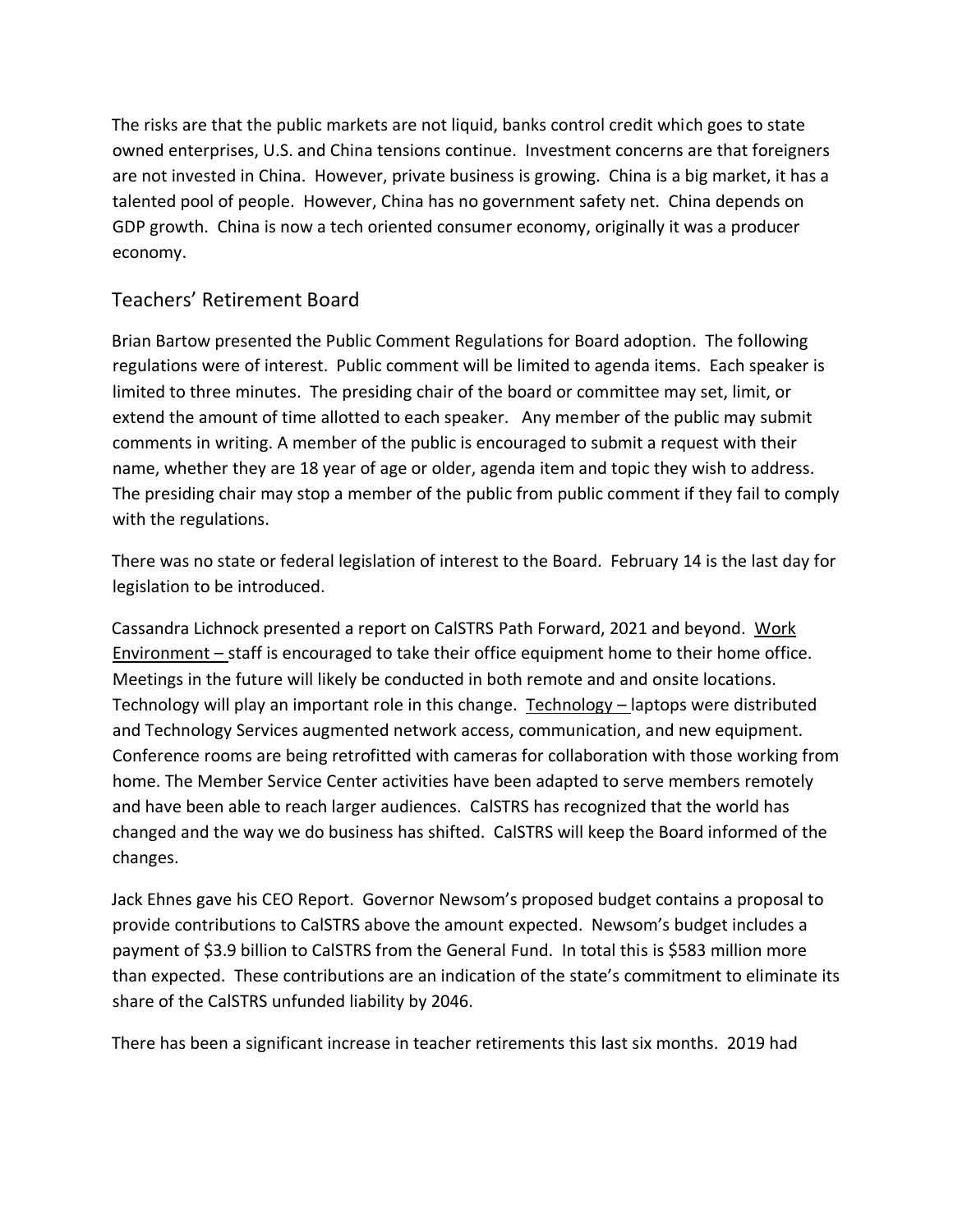4,467 teacher retirements and 2020 had 5,544. Challenges related to teaching during COVID-19 are the primary reason. The CalSTRS 2021-22 Operating Budget has been reduced by \$2.3 million to a total of \$307.4 million. CalSTRS will review the expenditures to ensure that the reduction does not affect overall operations.

The CalSTRS staff and stakeholder partners have agreed to take action to minimize overpayments due to employer reporting errors. The proposal would reduce the overpayment recovery from members to three years, and put greater financial burden on employers for reporting errors. The Board has a goal of a legislative proposal by November 2021. A progress update is expected at the March 2021 Board meeting.

The construction of the CalSTRS Headquarters project is approximately 29% complete. Completion date has moved out seven weeks to August 2022. CalSTRS secured bond financing of \$340.6 million for the project. Construction activities continue. Concrete pours are complete for parking levels and the lobby. Office level construction has begun. COVID-19 costs are estimated to add \$1.33 million to the Headquarters project.

The Pension Solution computer Project is continuing. There have been delays related to COVID19. Complete rollout of the Project is still scheduled for the winter of 2022.

The next CalSTRS meetings will be in March 2021.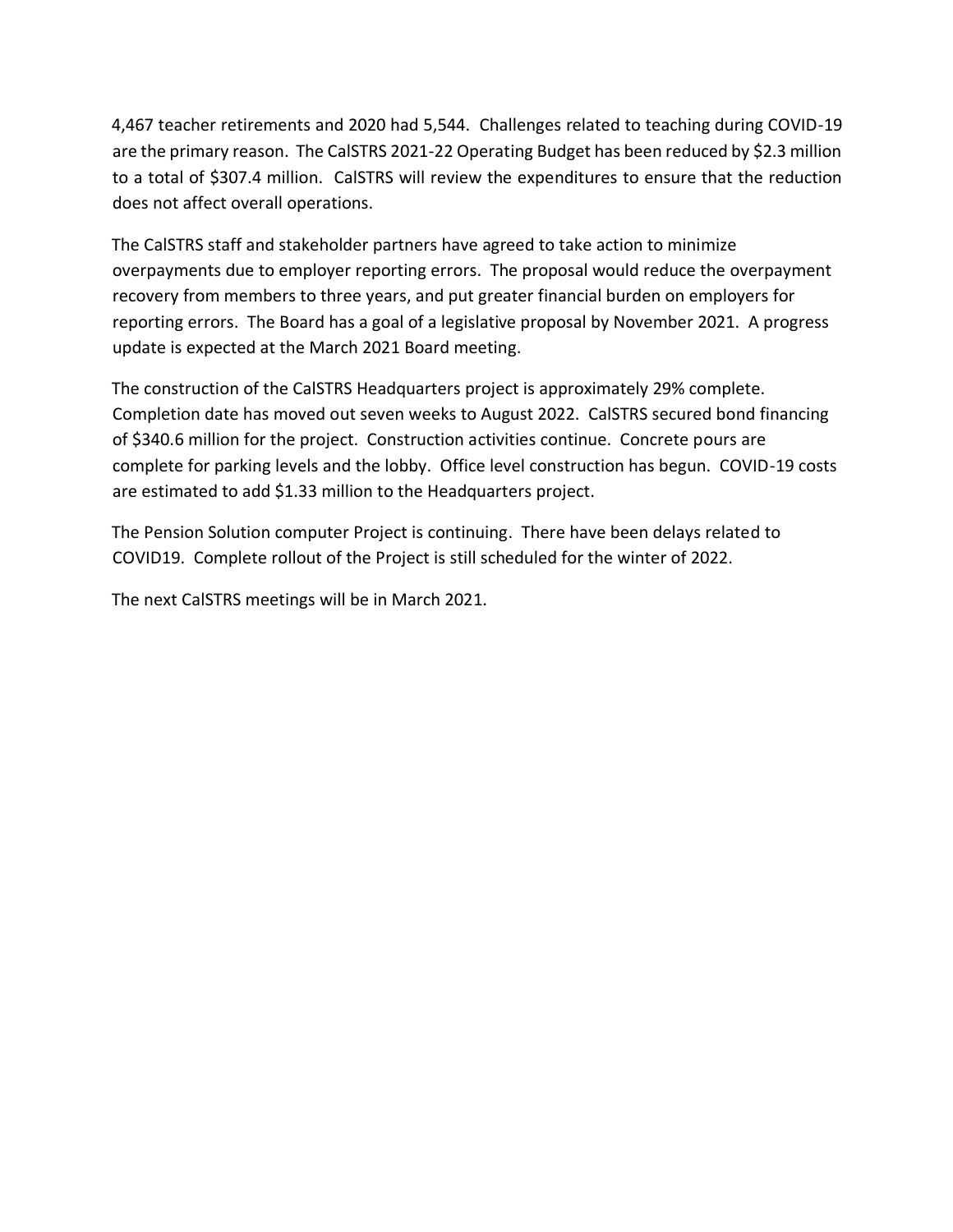## **CalSTRS Report, March 4,5, 2021**

By Pat Geyer, CalRTA Liaison

#### **Client Advisory Committee**

Jack Ehnes reported that the State supports CalSTRS extra funding. As long as CalSTRS investments continue CalSTRS funding statis is great. Progress has been made with Exon and climate change. CalSTRS has lost some staff to COVID. There have been changes in financial services due to changes in technology.

Diane Alsup reported that Service Retirements are up but no more than 2.6% over last year. When retirees were asked why they retired early most said it was because of COVID. This may be the largest retirement year.

Pension Solution introduced their new system. They will have an employer website and offer computer training on the new system.

Joycelyn Martinez-Wade gave the legislative update. CalSTRS sponsored legislation is AB539 (Cooley) Investment Procurement, AB551 (Rodriquez) CalSTRS IRA, and SB634 CalSTRS housekeeping bill.

Other legislation of interest is:

AB845 a COVID bill for disability retirement,

AB1019 and SNB457 a Turkish Divestment which CalSTRS opposes.

SB294 elected officer service, credit limit removed. CalSTRS is neutral on SB294.

SB449 on climate risk will be reviewed by CalSTRS in May.

HR82 is the legislation for WEP and GP offset repeal.

#### **Investment Committee**

Jennifer Urdan was introduced as a new CalSTRS Board member.

The Committee reviewed the Sustainable Investment and Stewardship Strategies (SISS) Program. (1) Clarify language, (2) Include a reference to Innovative Strategies in addition to its Private Equity, Real Estate, Inflation Sensitive, (3) Private Portfolio have a blended performance benchmark comprised of the underlying strategies and their benchmarks. (4) Remove Geographic Parameters for Diversification. (5) Include additional reporting.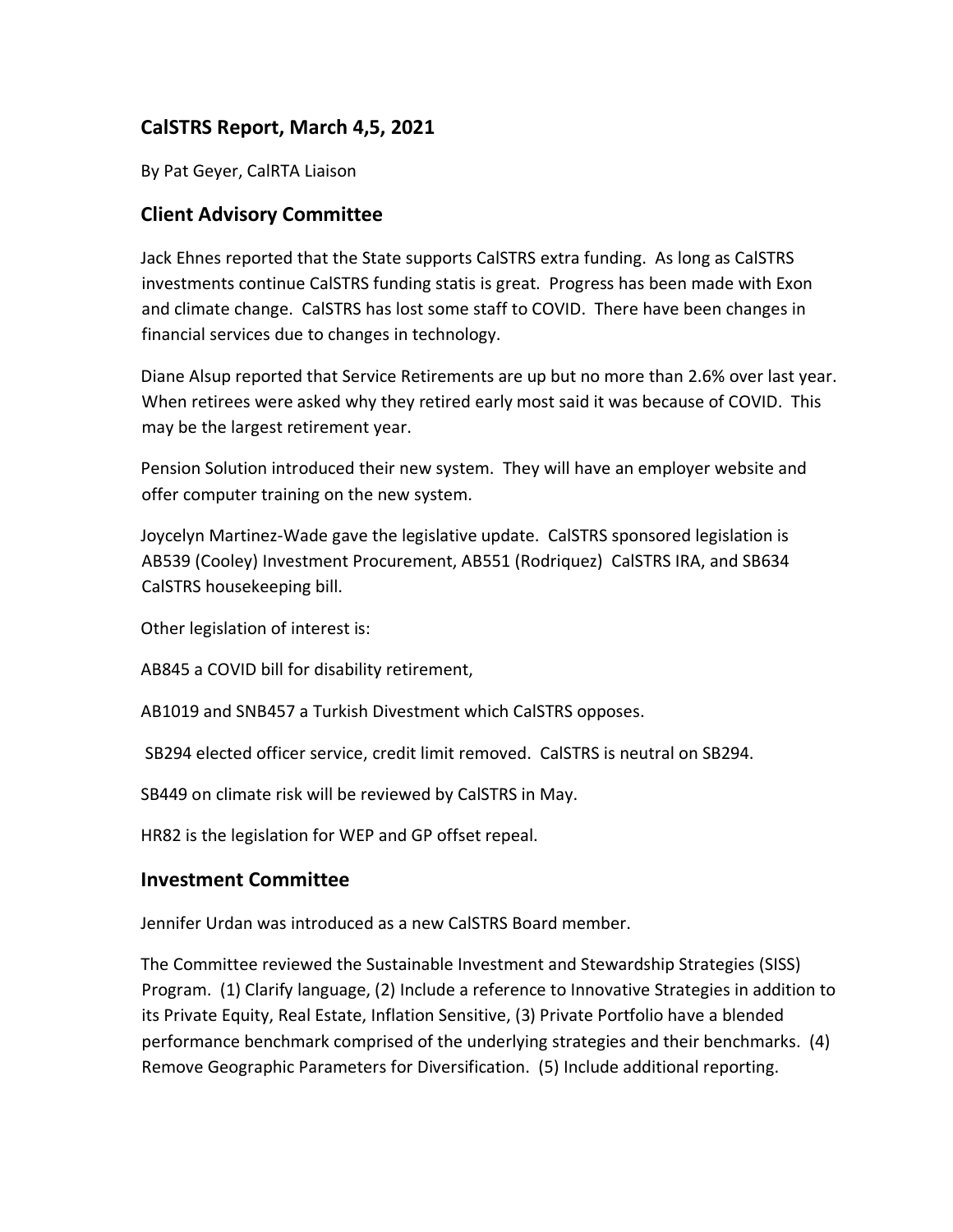The Committee reviewed the Risk Mitigating Strategies. A second reading of the Risk Mitigating Strategies will be heard in May.

The Committee reviewed the Semi-Annual Performance Report for Real Estate and Private Equity. Meketa reported that CalSTRS has outperformed its peers by some 20 basis points over the last 10 years. At the present time there are low interest rates, but Real Estate is not now an active market.

Chris Ailman gave the CIO Report. There is a decline in demand for office buildings because so many employees enjoy working from home and will continue. This beings into question the need for the new CalSTRS building.

## **Teachers' Retirement Board**

Jocelyn Martinez-Wade reported on SB 294 which removes the limitation for service credit for elected officials. Board position is neutral. HR 82 eliminates the Government Pension offset. Board supports. Positions on future bills will be voted on in the May meeting.

Board reviewed the Long Term Incentive Plan for CalSTRS staff. This is an annual award which will pay out after 4 years – an incentive for retention. Recommended plan changes will be brought to the Board at a future meeting.

The Pension Solution (computer) Project staff is working from home. The Employer Readiness tests are 99% completed. Data conversion is on schedule. COVID has had a small impact on the project. The Project is scheduled to go live in the fall or winter of 2022.

The Board hears the Enterprise Risk Management Report. (1) Pension Fund Investments had no change, (2) Pension Funding - Actuarial increase by 1 point, (3) Pension Fund -Contribution Rate, Pension Administration, Pension Reform, Information Security, Operational, and Reputational had no change. (10) Transformational Change increased due to delays in testing and a higher number of defects.

Jack Ehnes presented the Annual GRI Sustainability Report. CalSTRS members live longer than average. CalSTRS has 410 members over 100 years a 13% increase.

Under the CEO Report Jack Ehnes reported that CalSTRS had 250 COVID related member deaths through January 2021. Progress on the new building is within budget. September 16 is the date for completion. There are now ads for the rental of building space, but we do not know how COVID will affect working. Teachers are retiring earlier because of the challenges of COVID.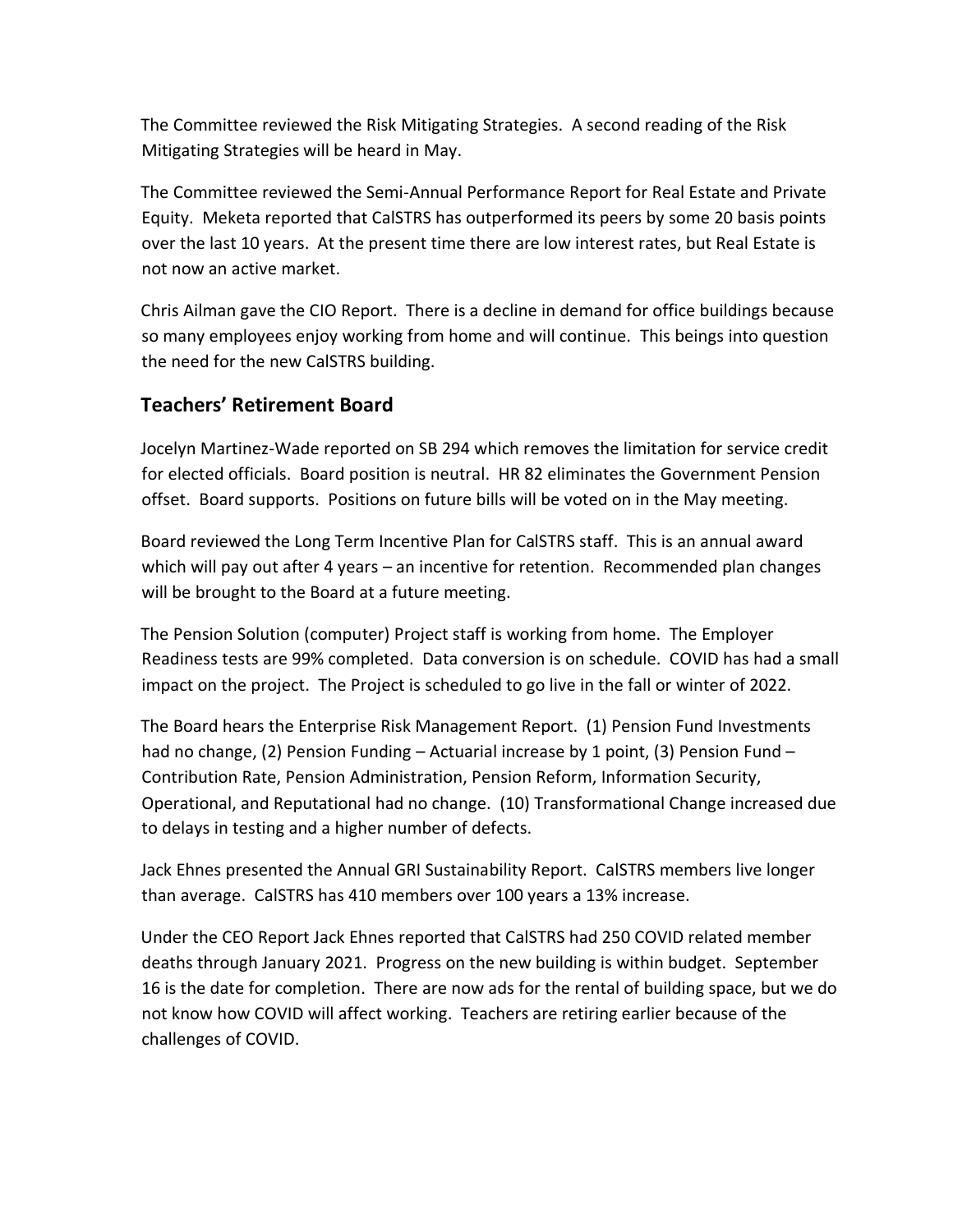## **Audits and Risk Management Committee**

The Committee heard a progress report on the recommendations to improve control over financial reporting. Challenges are (1) reporting fair value of certain Private Equity coinvestments, (2) accurate and complete member data, (3) Medicare Premium completeness and accuracy of data, (4) Completeness and accuracy of financial statements.

Crowe LLP is to perform 3 audits by June 2021 - (1) Basic Financial Statements, (2) Other Pension Information, (3) Other Postemployment Benefits. The audit final is scheduled for November 2021.

Under employer audits the percentage for audit errors declined except for reporting of employer earnings. More than half of the employers audited had at least one systemic finding. Present audits will be of limited scope because of the COVID crisis.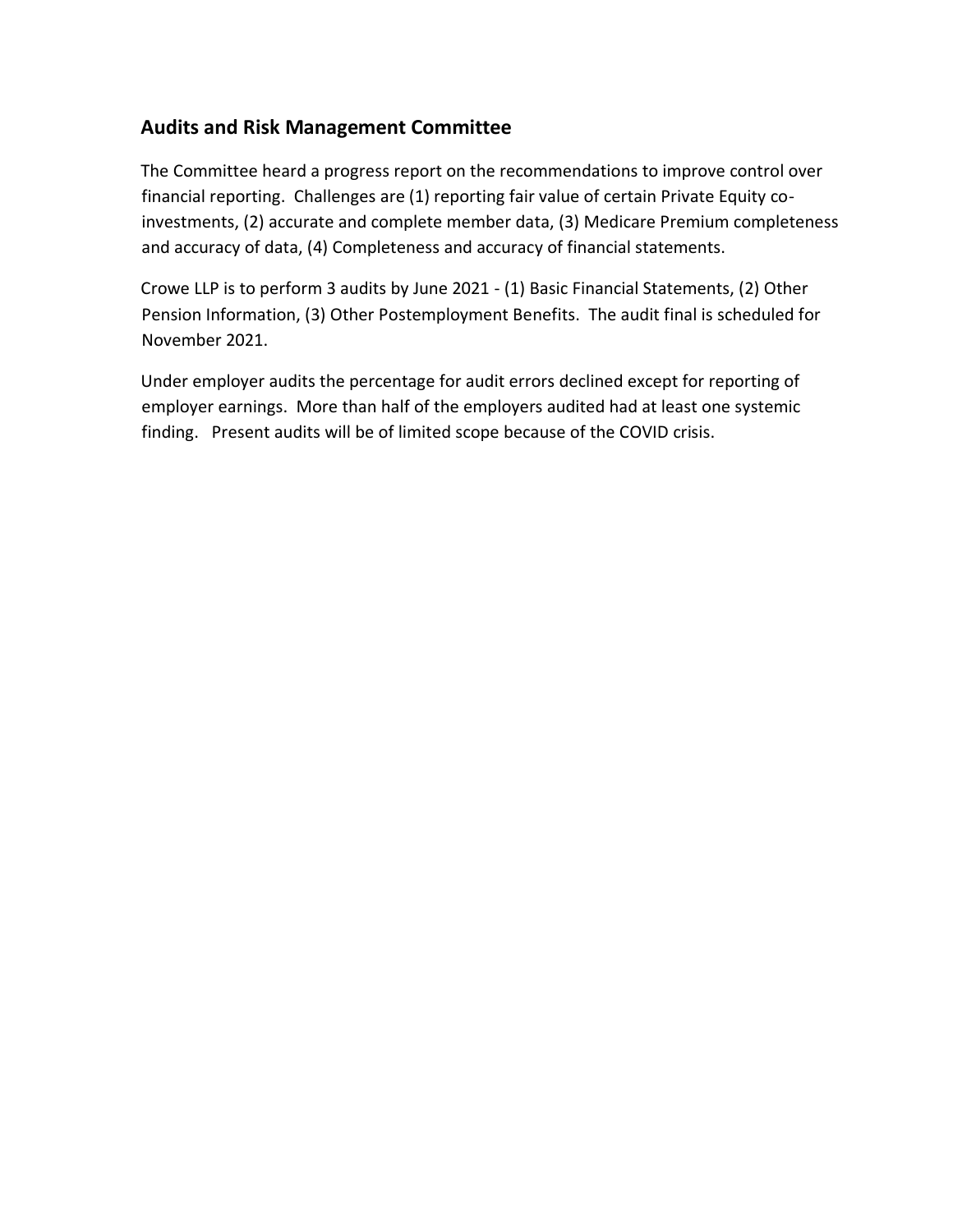## **CalSTRS Report, June 9-11, 2021**

#### By Pat Geyer, CalRTA Liaison

#### **Executive Summary**

- 1. An additional earnings credit of 3.38% will be awarded to the Cash Balance Benefit program.
- 2. An additional earnings credit of 3.88% will be credited to active and inactive member Defined Benefit Supplement accounts.
- 3. The Compensation Committee approved two new positions in Investments, the Senior Director level and the Senior Portfolio Manager level, in support of the Collaborative Model.
- 4. The Compensation Committee approved the recommended salary range for the General Counsel position.
- 5. The headquarters expansion is planned to open in October 2022.
- 6. Jack Ehnes, CEO will be retiring. A final retirement reception will be held on June 23, 2021
- 7. Disability and Survivor Benefits branch has seen the largest strain due to continued computer testing; processing time has increased by 17 days.
- 8. As of June 2021, the CalSTRS fund stands at \$307 billion up from \$225 billion in March 2020 and \$300 Billion in April 2021. Risks are moderate and the inflation forecast is 2.6% (low).

## **Regular Meeting**

The Teachers' Retirement Board reviewed State and Federal legislation:

CalSTRS-sponsored bills (state):

- AB 539 (Cooley) Investment Procurement
- SB 634 Housekeeping Bill

Divestment bills (state):

• AB 1019 (Holden) and SB 457 (Portantino and Wilk) – Turkish Divestment and Turkish Divestment Option for employers – Oppose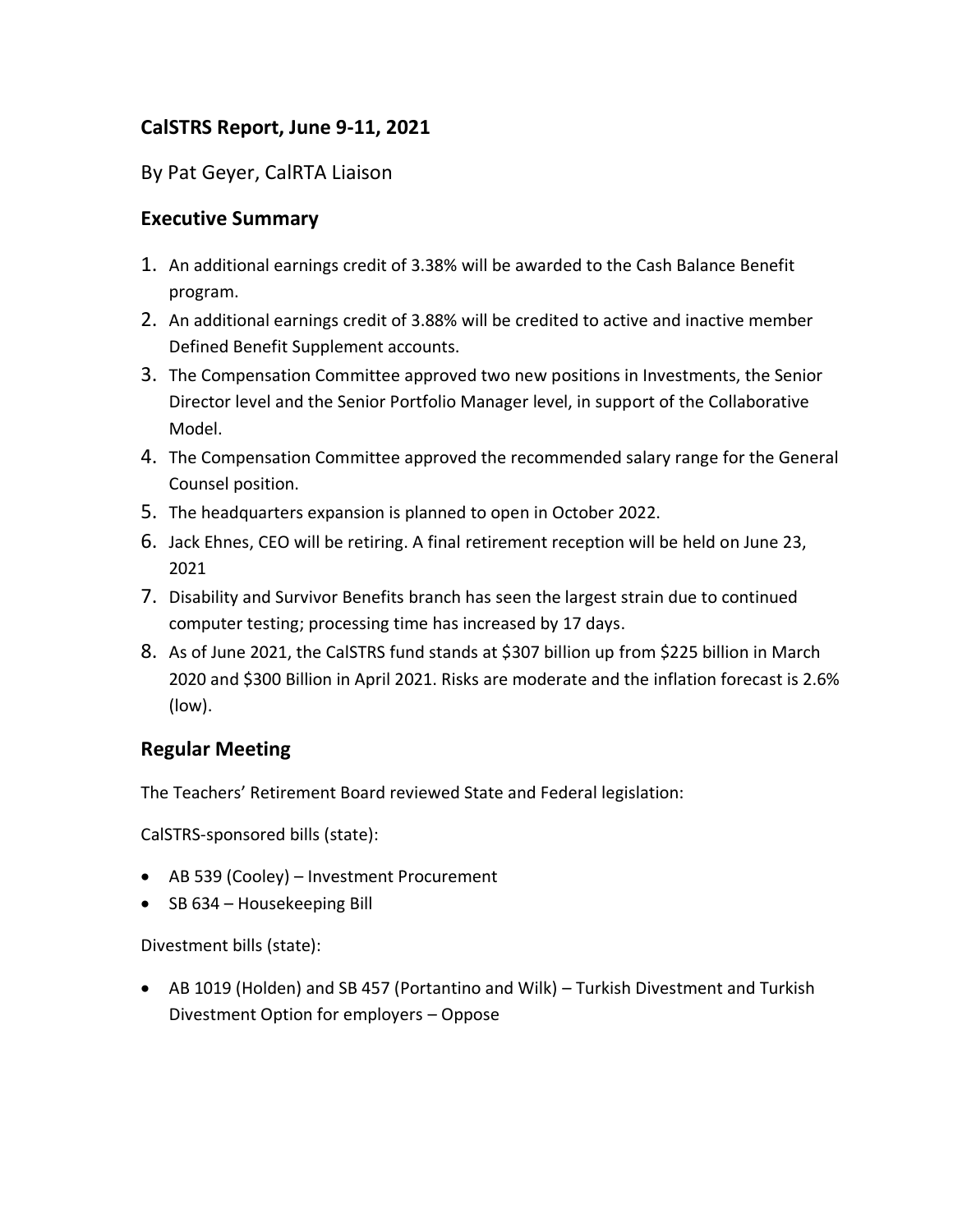Other bills with a board position:

- California AB 845 (Rodriguez) COVID-19 Presumption for Disability Retirement Creates the presumption that disability retirements due to COVID-19 arose out of the member's employment. – Neutral, if amended
- California AB 890 (Cervantes) Emerging Managers Report Requires CalSTRS to submit an annual report to the Legislature on the participation of emerging or diverse asset managers in CalSTRS investment portfolios. – Neutral
- California AJR 9 (Cooper) Resolution for Repeal of WEP/GPO Support
- Federal Legislation H.R. 82 (Davis-IL) Repeal of WEP (windfall elimination) and GPO (government pension offset) – Support
- Federal Legislation S. 588 (Feinstein-CA) and H.R. 1549 (Casten-IL) Addressing Climate Financial Risk Act – Establishes a permanent Climate Risk Advisory committee on the Financial Stability Oversight Council. – Support

The Board re-elected Harry Keiley as chair and Sharon Hendricks as vice chair for the 2021– 22 term. The Board approved the Chair and Committee assignments. Denise Bradford is Chair of the Appeals Committee. Joy Higa is chair of the Investment Committee. William Prezant is Chair of the Board Governance Committee. Karen Yamamoto is Chair of the Benefits & Services Committee. Betty Yee is Chair of the Audits & Risk Management Committee.

The Board received the results of the actuarial valuation of the Defined Benefit Program as of June 30, 2020. The funded ratio increased from 66.0% to 67.1%. The increase in the funded ratio was primarily due to state and employer contributions to pay down the unfunded actuarial obligations. Although the funding levels improved between 2019 and 2020, the unfunded actuarial obligation increased slightly from \$105.7 billion to \$105.9 billion. The main reason for this increase is that the contributions received during the 2019- 20 fiscal year were not enough to cover the 7% interest rate at which the amount grows annually. Another item of interest is that CalSTRS active member numbers have declined from 451,429 to 448,419. Total benefit recipients increased from 308,639 to 314,518. These numbers are from June 30, 2019 and June 30, 2020.

Next the Board heard a report on the Defined Benefit Supplement Program. The DBS program has a funded ratio of 125.8% and a surplus of nearly \$3 billion. The Board voted to issue additional earnings credits of 3.88% to active and inactive member accounts consistent with their policy.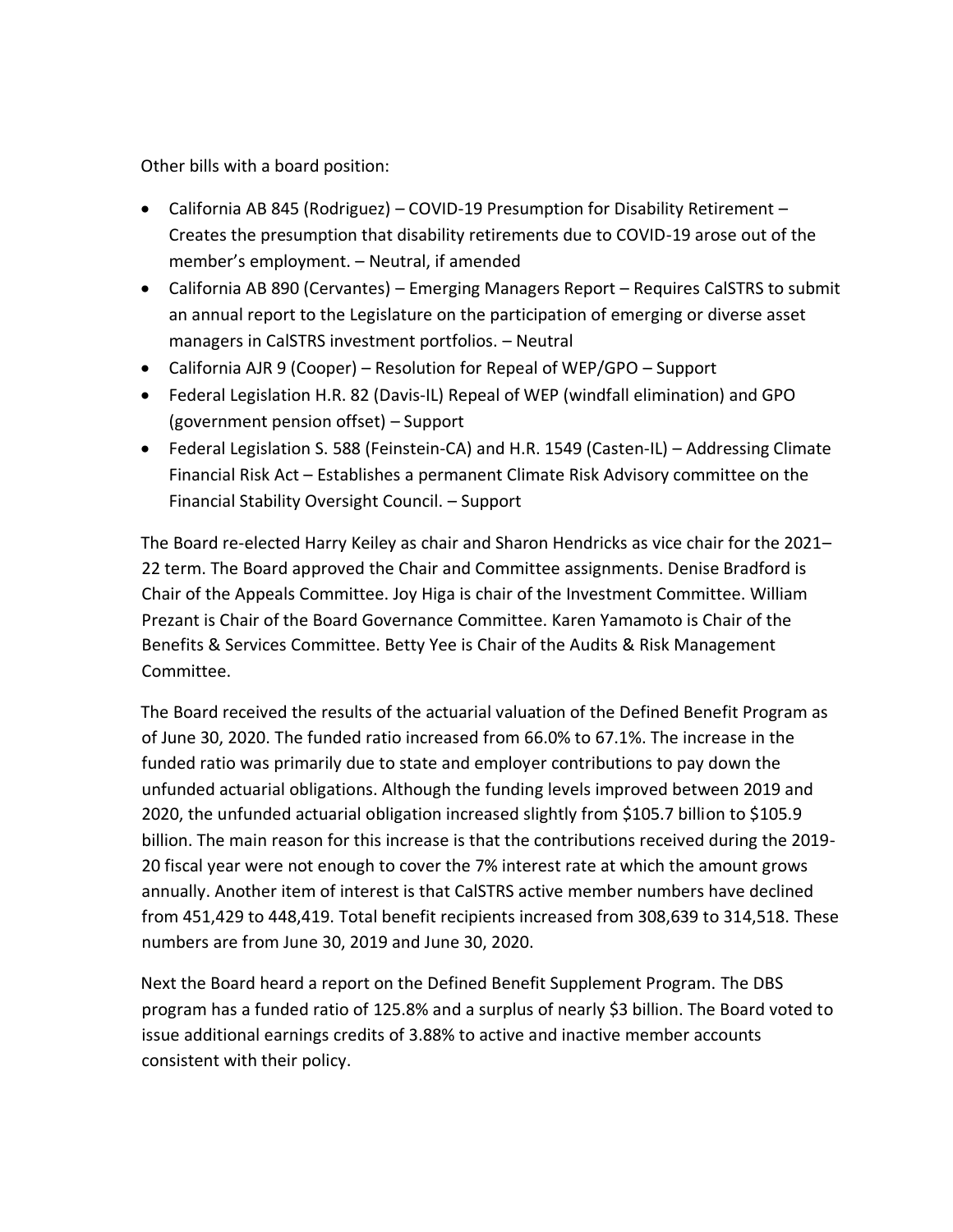The Cash Balance Benefit Program is also overfunded by \$67 million. It is also assumed that funding levels will continue to improve. Therefore, an additional earnings credit of 3.38% will be awarded to the Cash Balance Benefit program.

The board unanimously approved a 1.7% increase to CalSTRS members' lump-sum death benefit payments, effective July 1, 2021. With the 1.7% increase, the payment following the death of a retired member will be \$6,480 (up from \$6,372). For a death prior to retirement, the payment for Coverage A members will also be \$6,480, while the payment for Coverage B members will now be \$25,920 (up from \$25,488).

Next CalSTRS Board members heard a report on compensation and proposed changes. CalSTRS' base salary midpoints for executive positions are generally aligned with the competitive market except for the Deputy Chief Investment Officer and the General Counsel.

A report on Committee work plans was presented. All Committees have adjusted to working at home, but now are beginning to transition back to working at the office. The construction of the new Headquarters is going as expected. A detailed report will be presented at the next meeting. The risks are the challenges of COVID and getting the final permits on the new building. The headquarters expansion is planned to open in October 2022.

Jack Ehnes, CEO will be retiring. A final retirement reception will be held on June 23, 2021.

## **Benefits and Services Committee**

The Pension Solution (computer) project is continuing but has impacted service levels due to the project's need for testers. The Disability and Survivor Benefits division has seen the largest strain. Disability application average processing time has increased by 17 days (from 97 days to 114 days). The Service Retirement division continues to pay 98% of initial service retirement benefits within 30 days of the benefit effective date or date the application is received (whichever is later). The Benefits and Services branch established 25 backfill positions across the five divisions to support ongoing project tasks. Training continues. The project schedule may need to be adjusted.

CalSTRS has seen an increase is staff and teacher retirements because of the pandemic. Staff has seen challenges because of the pandemic and uncertainty of daycare and schools for staff's children. Service Retirement and Disability and Survivor Benefits have also added part-time student resources to process forms and mitigate the risk of workload backlogs.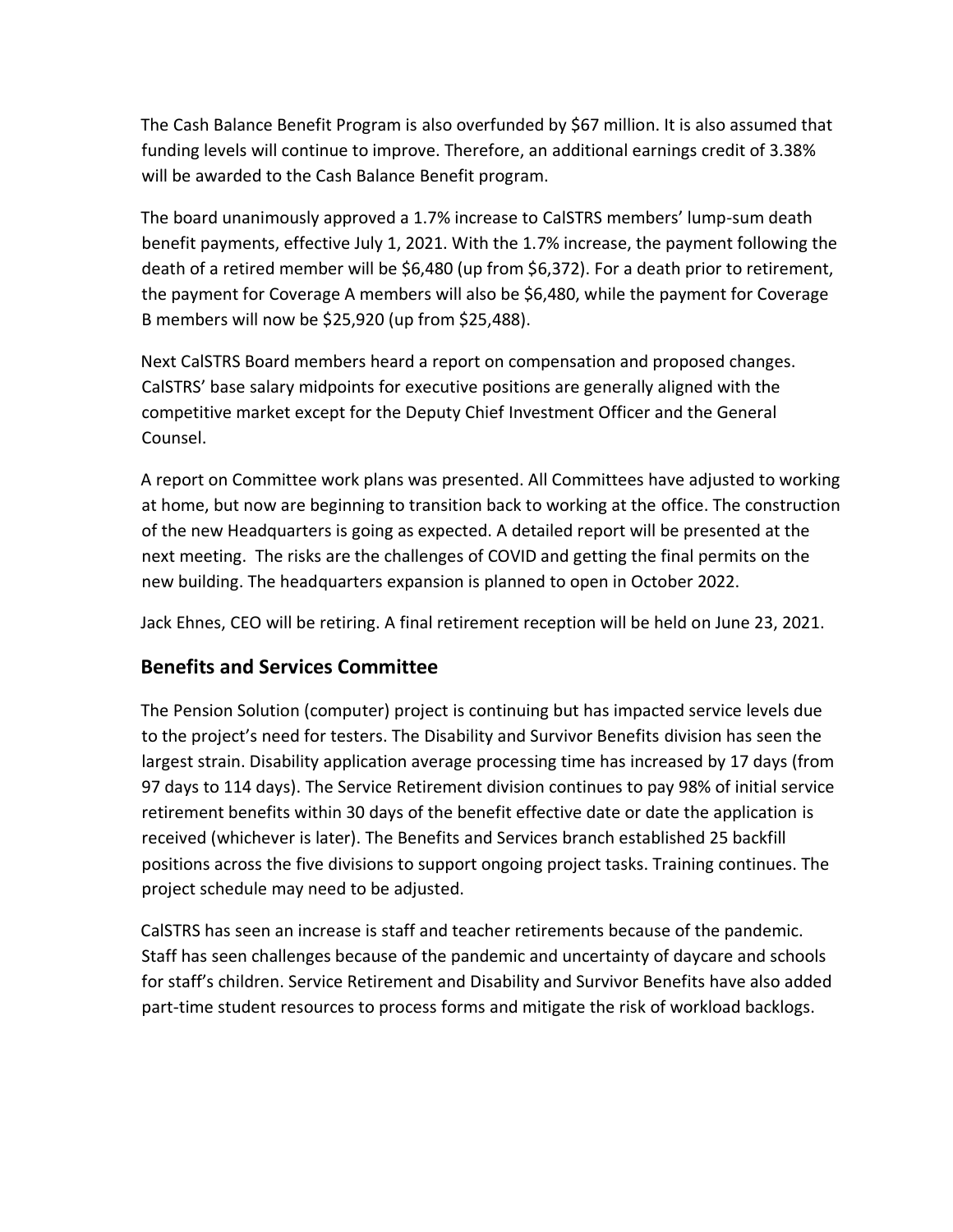### **Investment Committee**

Staff reported that they had received 74 letters and 1,972 emails urging CalSTRS to divest from fossil fuels as well as an oil pipeline called Enbridge. Next the committee heard public comment from 13 callers. Six speakers asked CalSTRS to divest from fossil fuels and also in the company that was building the pipeline. Four callers spoke about rental and landlord issues in a property managed by a company CalSTRS has ownership in. Kevin Welch (CTA), Ed Foglia and Jennifer Baker spoke against divestment because it would hurt teacher pensions.

The Committee approved the hiring of a private equity consultant.

The Committee approved the work plan for 2021-22. The plan includes collaborative model investments and action steps toward the low carbon future. The Green Initiative Task Force Report is published on the CalSTRS website.

Policy revisions for Risk Mitigating Strategies, Real Estate and Global Equity were heard.

Chris Ailman, Chief Investment Officer gave the CIO Report. As of June 2021, the CalSTRS fund stands at \$307 billion up from \$225 billion in March 2020 and \$300 Billion in April 2021. Risks are moderate and the inflation forecast is 2.6% (low). The risks are COVID, virus mutation, and public unrest. Possible surprises include Pandemic, Climate, Internet disruptions/cyber attacks, North Korea aggression, China and Russia aggression, Earthquakes.

## **Board Governance Committee**

The Committee heard a panel discussion on Governance of Sustainability and ESG (Environmental, Social and Governance). Climate change was the primary issue. Other issues were diversity in employment, ESG (Environmental, Social, Governance), gender equality, human rights, and the pandemic.

The Committee work plan included a discussion of Board Governance Policy. Bill Prezant will be the next Chair of the Board Governance Committee. The next Committee meeting will be November 2021.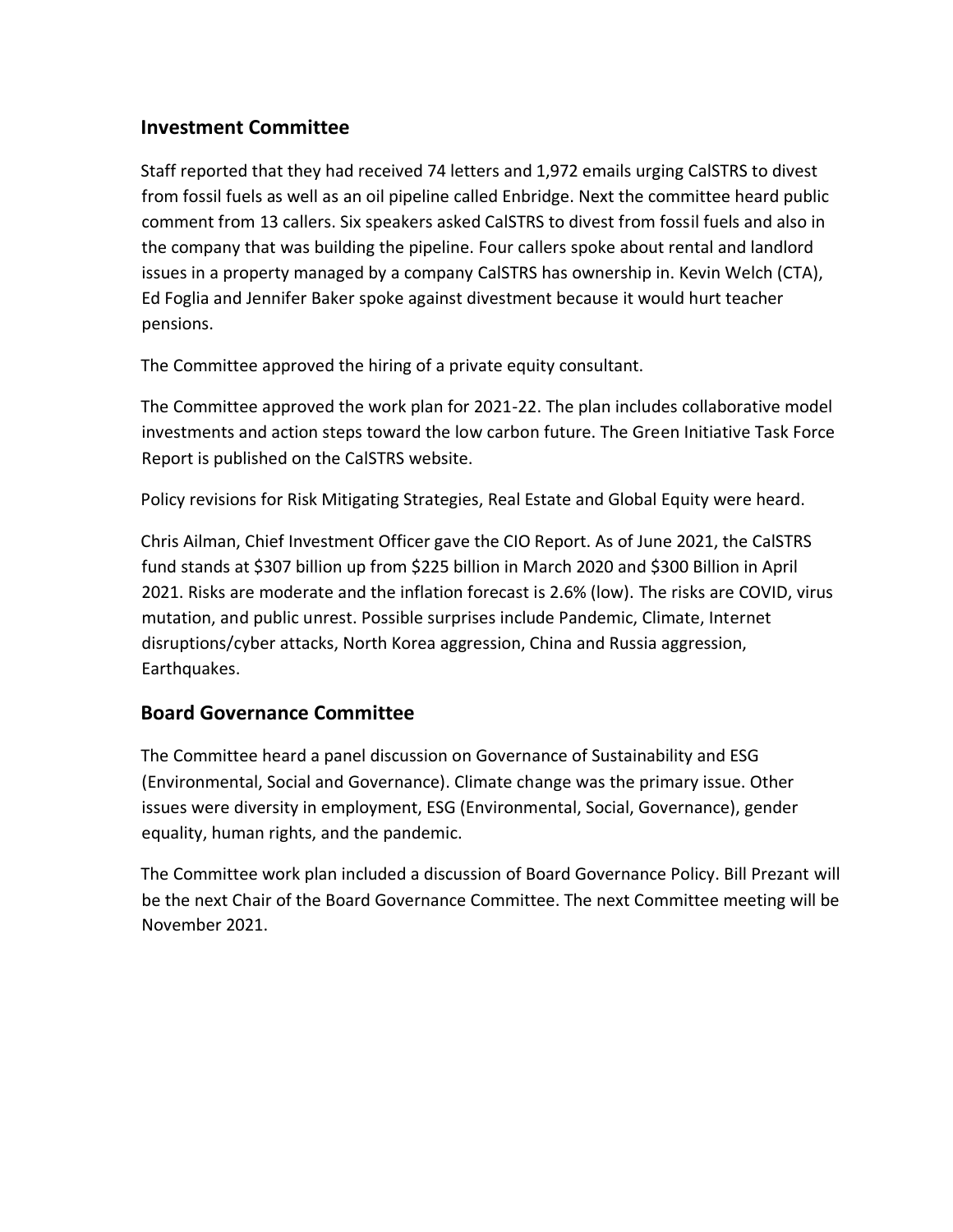# **CalSTRS Report, July 8 – 9, 2021**

## By Pat Geyer, CalRTA Liaison to CalSTRS

#### Executive Summary

- 1. The CalSTRS fund closed above \$308 billion as of June 30, an all-time record high.
- 2. The CalSTRS staff continues to work remotely. However, after September 7 staff will be able and encouraged to return for 1-5 days in the office.
- 3. The Board approved a policy revision to establish a Risk Budget range of 10 to 60 basis points in the Fixed Income Portfolio and add private credit up to a maximum of 5%. Discussion of Benchmarks will continue at the offsite meeting in October.
- 4. CalSTRS staff reported that CalSTRS member COVID deaths through May 15, 2021 totaled 638. Only 25 were active females and 31 were active males. The rest were retirees.

#### **Investment Committee**

The Committee reviewed the Real Estate Policy. The objectives of the Real Estate Policy are: (1) generate enhanced yield, (2) provide a stable cash flow, (3) hedge against inflation, (4) provide diversification. Portfolio includes Core (50-75%), Value Added (10% to 30%) and Opportunistic (10% to 30%).

The Global Equity Policy will be consolidated into one Global Equity Index replacing the Separate U.S. and Non-U.S. indices.

The Committee reviewed Investment Committee Charter.

The Committee reviewed and approved the Investment Work Plan. Details will come later. Committee discussed reducing the carbon footprint.

Next the Committee reviewed and approved the 21-22 Investments Business Plan. This includes a is a 10-year budget plan assuming status quo and a second plan featuring a conservative implementation of the Collaborative Model. Another feature is Succession Planning for CalSTRS leaders as well as asset class staff. Chris Ailman asked for more diversity in staff.

Investment policy and management plan revisions reflect a 2% reduction in Public Equity, a 1% reduction in Fixed Income, a 1% increase in Private Equity, a 1% increase in Inflation Sensitive assets, a 1% increase in Risk Mitigating Strategies. These revisions are part of the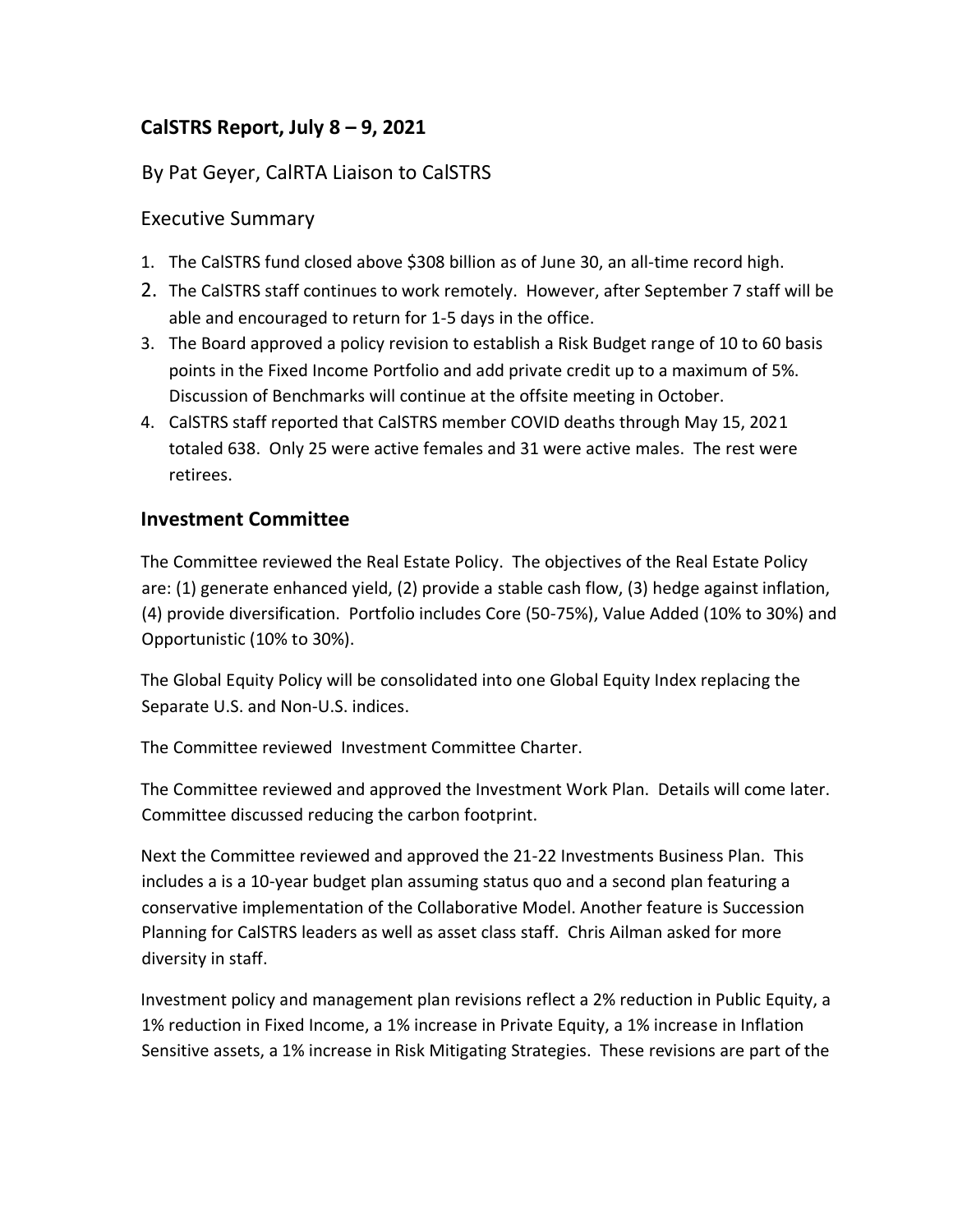transition to the long-term target allocations approved by the board at the November 2019 investment committee.

Chris Ailman, CIO reported that the CalSTRS fund closed above \$308 billion, an all-time record high. The CalSTRS staff continues to work remotely. However after September 7 staff will be asked to return for 1-5 days in the office. October 31 to December 25 will be a different schedule. When in office each staff person will have a separate cube. By early 2022 CalSTRS staff plans to work in office.

The Board heard a policy revision to establish a Risk Budget(1%) range of 10 to 60 basis points in the Fixed Income Portfolio and add Private Credit up to a maximum of 5% of Fixed Income assets. Discussion of the benchmarks will possibly continue at the CalSTRS offsite meeting in October.

The Committee heard a report on Diversity in the Management of Investments. This effort began in 1989 with the emerging managers program. As of 2019 the CalSTRS Investments Branch is 32%Asian, 5% Black, 10% Hispanic, 2% Pacific Islander and 49% white.

#### **Audits and Risk Management Committee**

The Committee heard the Independent Auditor's Report on Internal Control Over Financial Reporting. There were four deficiencies of internal control and recommendations for improvement. #1 Internal Control over Reporting Fair Value and Fair Value Hierarchy (Level) of Certain Private Equity Co-Investments. Management continues to evaluate current policies for fair value measurement. #2 Active Member Data-Completeness and Accuracy. Employees took computer-based training and complete 18 webinars. Employer Services Training developed 10 job aids located on the Employer Support Portal. Topics include: Pay Rates, Benefit Structures, Cash Balance Benefit Program, Creditable Compensation, Creditable Service and Working after Retirement. #3 Medicare Premium Payment completeness and accuracy of all "eligible participants". #4 Precision of Financial Statement Review.

The Committee heard the 2021 Internal Audit Plan Mid-Year Progress Report. Staff completed 57 of the 106 Employer audits. 103 audits are in progress. 61 audits had findings which included special compensation. CalSTRS Member Account Services will assist Employers to correctly report the items that were found to be misreported. Most of the audit findings are in K-12 and Charter Schools and include incorrectly reported compensation.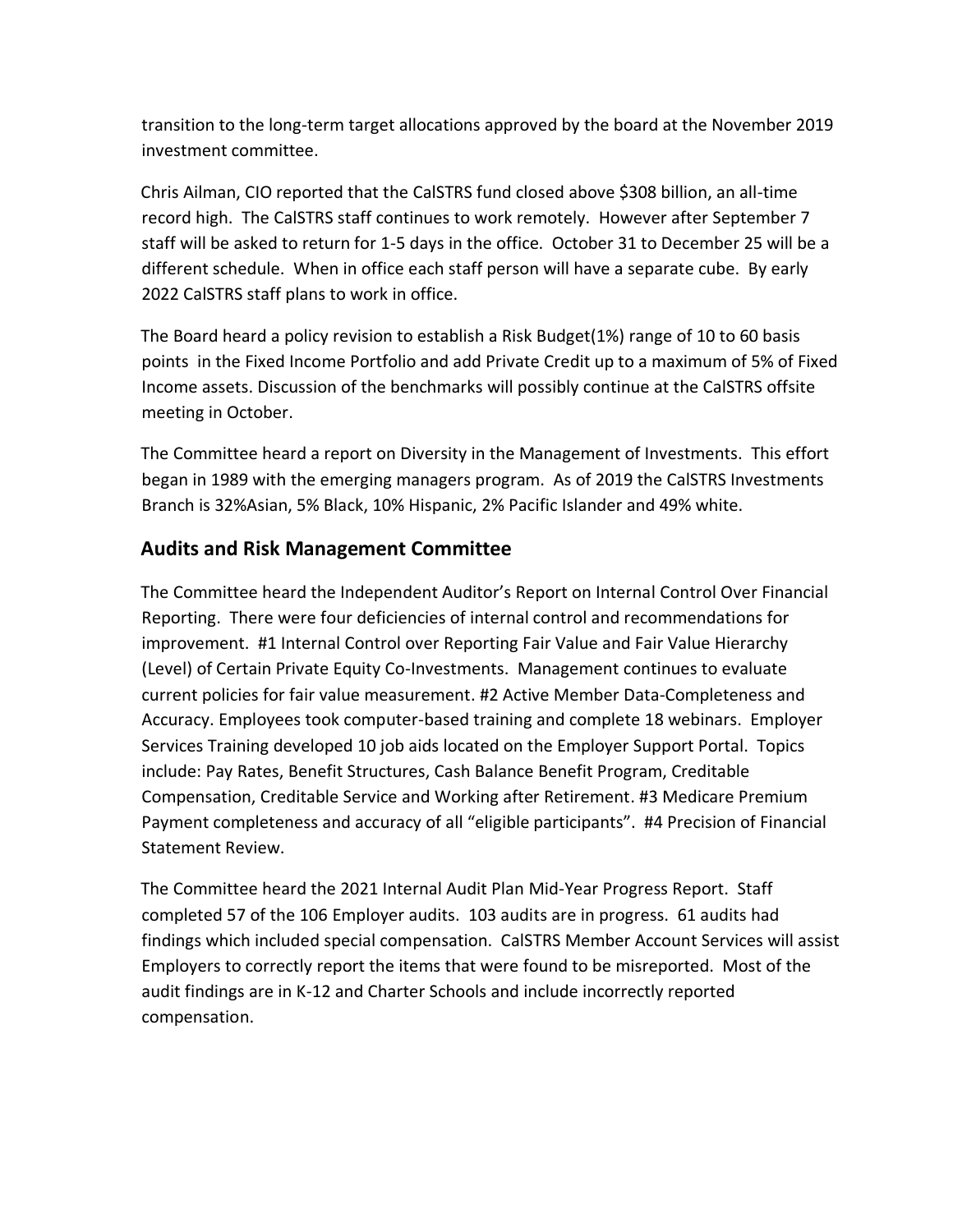Types of risk are: (1) depreciation and asset retirements posted to the incorrect fund, (2) Delivery addresses may be entered/modified versus pulled from an approved list, (3) incorrect general ledger entries, (4) Duplicate invoices may accidently be paid.

Audit Services appreciates the review and concurs with the observations. Audit Services will develop a plan for improvement and will report progress during regular reporting.

The next Audits and Risk Management Committee meeting will be November 2021.

# **Teachers' Retirement Board**

The Board heard a summary of the 2021-22 Board/Committee Work Plans. The Board heard a summary of CalSTRS 2021-22 Annual Business Plans. Goal 1 is Financial/Governance. The first objective under this goal is to achieve full funding. Also of interest under this goal was the initiative to support the Collaborative Model of Investments which would involve a blended investment workforce with new technologies, operational processes and infrastructure in the hybrid work environment. Goal 2 is digital transformation – new technology. Goal 3 is to strengthen partnerships and services to members, employers, and stakeholders. Goal 4 is organizational strength – efficiency and growth in a changing business environment.

CalSTRS has an operating budget of \$307,382,375. CalSTRS has 1,361 authorized positions.

State and Federal Legislation of interest to CalSTRS was presented. CalSTRS has two sponsored bills, AB539 (Cooley) expands the Collaborative Model to include managing more assets internally and leveraging external partnerships. AB551 (Rodriquez) authorizes CalSTRS to offer a traditional (tax deferred) Individual Retirement Account (IRA).

CalSTRS also supports H.R. (Davis) to eliminate the GPO and WEB, and S.558 (Feinstein) to establish a permanent Climate Risk Advisory Committee.

The Board heard an update on the Pension Solution IT Project. Staff is working to mitigate the impacts of COVID-19. Staff working at home has had impacts (Personal Leave Program). So far training activities has been successfully conducted virtually. Staff continues to monitor the impact on employers and partners due to their pandemic-induced challenges. Challenges are (1) Testing activities delayed, (2) Higher staff turnover, (3) User Acceptance Testing and Training impacted due to staff working remotely. As of now, the Pension Solution IT Project is expecting a go-live delay of 18 – 24 months.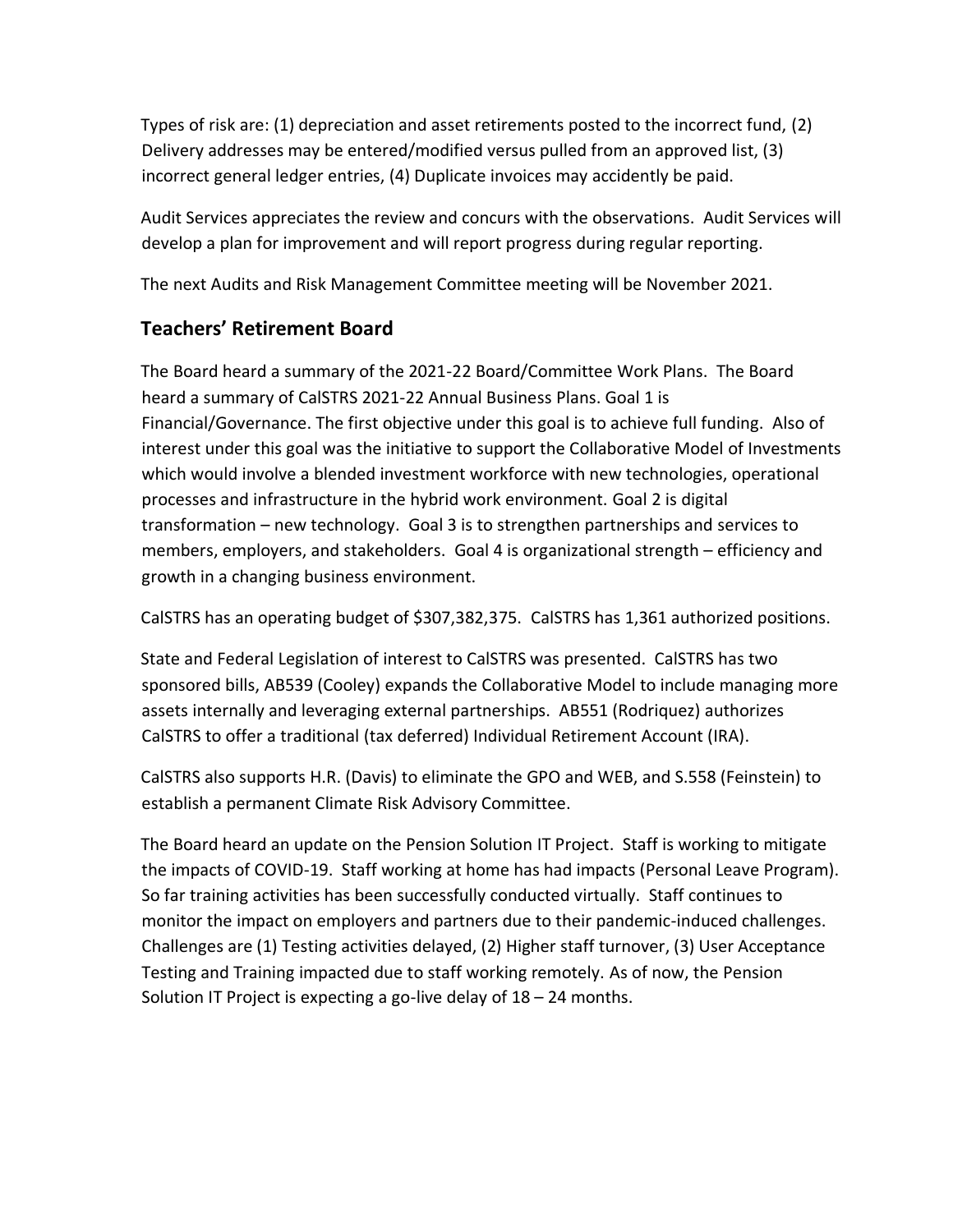Cassandra Lichnock gave the CEO report. CalSTRS is modifying how the staff works together (the Hybrid Model). Most staff are still working remotely with hopes of starting to bring staff back to the office in September.

The new CalSTRS building finish date is December 2022. But there is a schedule delay and concern about increased costs. One present concern is the lack of cooperation of the Fire Marshall.

CalSTRS staff reported that CalSTRS member COVID deaths through May 15, 2021 totaled 638. Only 25 were active females and 31 were active males. The rest were retirees.

The next CalSTRS Board and Committee meetings will be in September 1-2, 2021.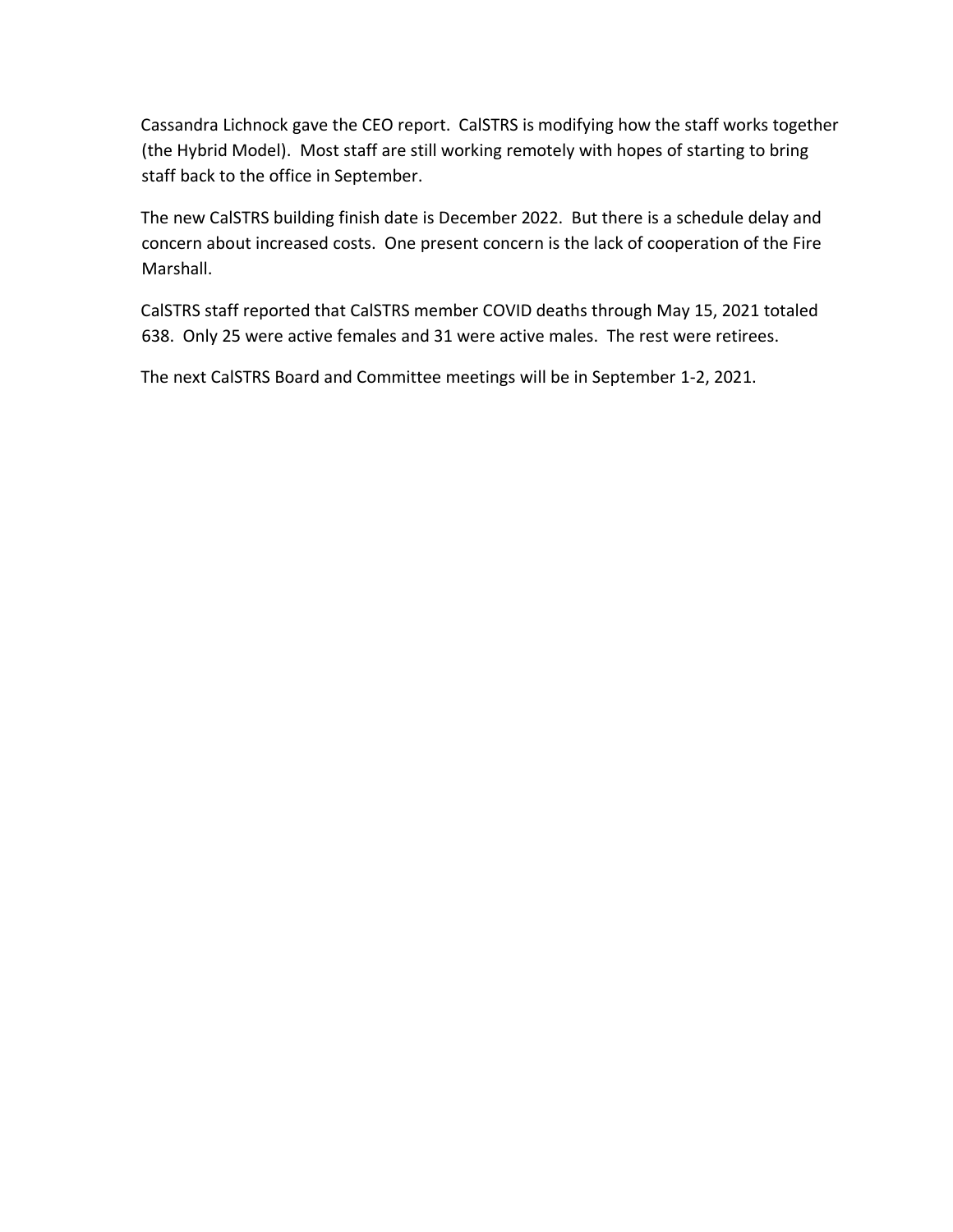# **CalSTRS Report, October 5-6, 2021**

# By Pat Geyer, CalRTA Liaison to CalSTRS

### **Executive Summary**

- **1.** CalSTRS goals: (1.) Trusted Steward, (2) Business, Customer Service innovator, (3) Sustainable (diversity, organized, good employer, adaptability, ESG principles)
- **2.** Retirement Board goals are earnings of 8.7% or more with a focus on China
- **3.** Predictions for 2021-22 are a GNP growth of 5% and inflation of 4%. This business cycle will last for three years and maybe longer

### **Teachers Retirement Board** 10/5

Harry Keeley, CalSTRS Board member presented his goals for CalSTRS. They are (1) Change – Be prepared for change in leadership. (2) Curiosity – What can CalSTRS become? (3) Compassion – show kindness. (4) Collaboration. And (5) Consensus.

Cassandra Lichnock gave an update. CalSTRS is making plans to come back to the office. CalSTRS will start back-in-office from September to November. Staff is happy to start meeting in-person. However, CalSTRS plans to contact members virtually and to continue with the virtual working environment. The new building construction is moving forward as planned. Challenges are: (1) changes due to COVID, (2) funding and investment. CalSTRS will continue to focus and operation and service.

Next the Committee discussed Strategic Planning, 2019-22. CalSTRS will look at the current environment and then plan for the next three years. (CEO and staff, virtual meetings, risks, evaluation) First, look at the current environment – S (strengths), W (weaknesses), O (opportunities), T (threats).

Harry Keeley expresses current concerns: How do we get people back? How has technology changed? How will things change in 5 to 10 years? Jennifer Baker opined that teaching might be changing. The collaborative model has changed. Relationships with other state governments and the public has changed. Will CalSTRS staff continue to work remotely? Harry Keeley wants CalSTRS to consider technology changes and changes to longevity, health care, and retirement. CalSTRS will bring in more experts and get more people involved.

CalSTRS needs to think about preparing to get people back. How to do it?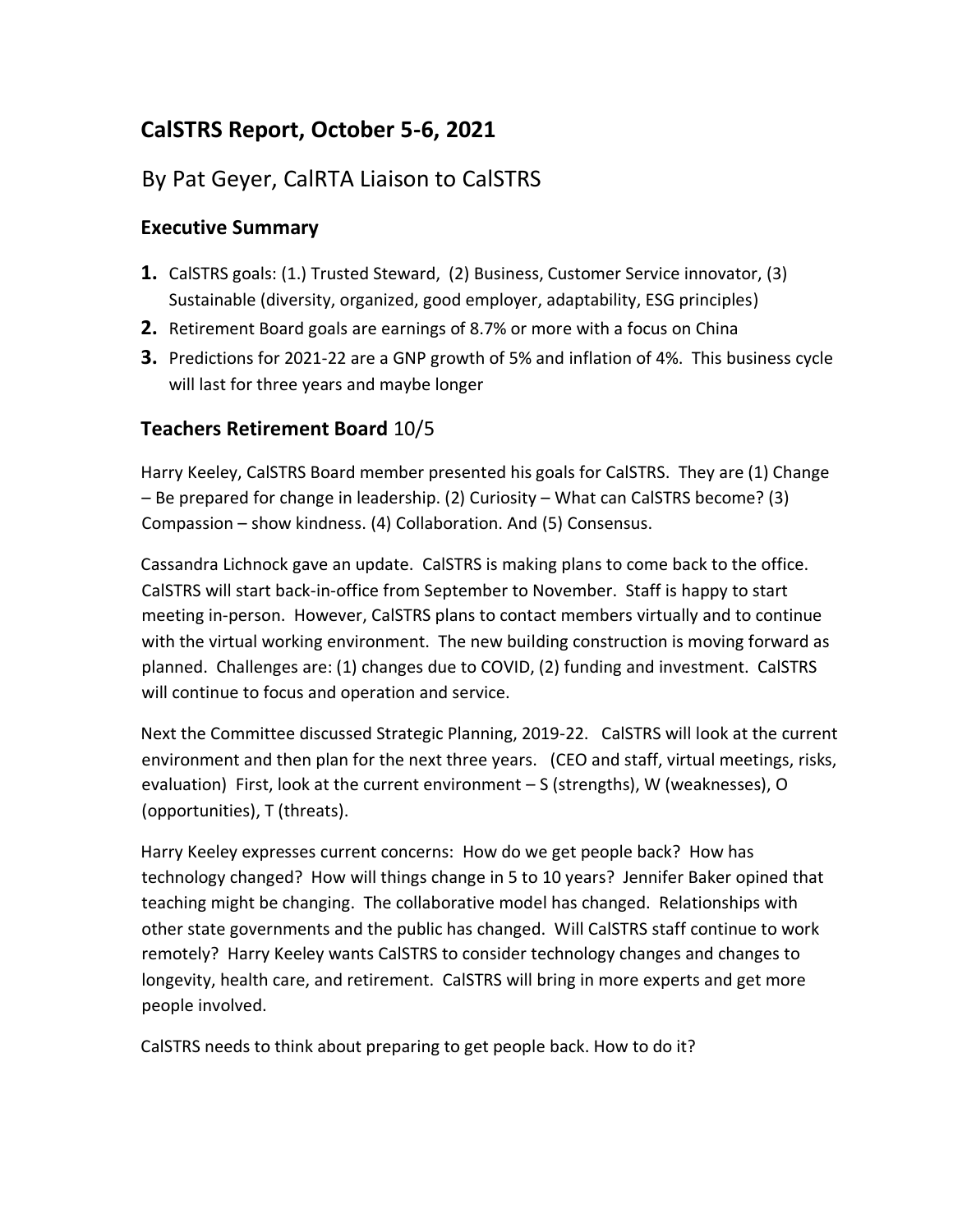To learn new ways to interact both internal and external.

To be aware of the generation gap.

To see the changing workforce

To be more flexible

Chris Ailman reported that other states are looking at Defined Benefit Plans and the fact that other employees don't have that benefit. States talk about closing Defined Benefit Plans.

CalSTRS goals: (1) Trusted Steward, (2) Business, Customer Service innovator, (3) Sustainable (diversity, organized, good employer, adaptability, ESG principles) CalSTRS is a model for others and an influence over time.

The Strategic Plan Goals: (1) Financial/governance, (2) Digital, (3) Member/Employer, (4) Organization Strength.

A draft of the plan will be developed with the first reading January 2022 and implementation by July 2022.

## **Teachers' Retirement Board** 10/6

Board goals are: earnings of 8.7% or more and a focus on China.

Byron Wien from Blackstone discussed the Investment Environment. The market is fully priced and the economy is favorable. The Corona Virus is under control. In New York half of the employees are back working in the office. Predictions for 2021-22 are a GNP growth of 5% and inflation of 4%. This business cycle will last for three years and maybe longer. Predictions for the years after 2021-22 are: Growth of 2-3% and inflation of 3-4%.

The world economy is favorable. Economic outlooks for Europe and China are good. Potential challenges are U.S.-China relations, rising interest rates, and inflation.

Life Lessons are: (1) Concentrate on the Big Idea in your career. (2) Network, (3) Trust new people, be friends. (4) Read, (5) Sleep, (6) Evolve – do different things. (7) Travel - see growing middle class in 3<sup>rd</sup> world. (8) Try to help with poverty, disease, etc. (9) Don't take short cuts. (10) Be creative – take jobs you want. (11) Try something new. (12) Never retire.

The European Union will hold together. Their social policies are better. U.S. will have faster growth than Europe. The Big question is the Future of Democracy – Democracy is being challenged because of a lack of social policies.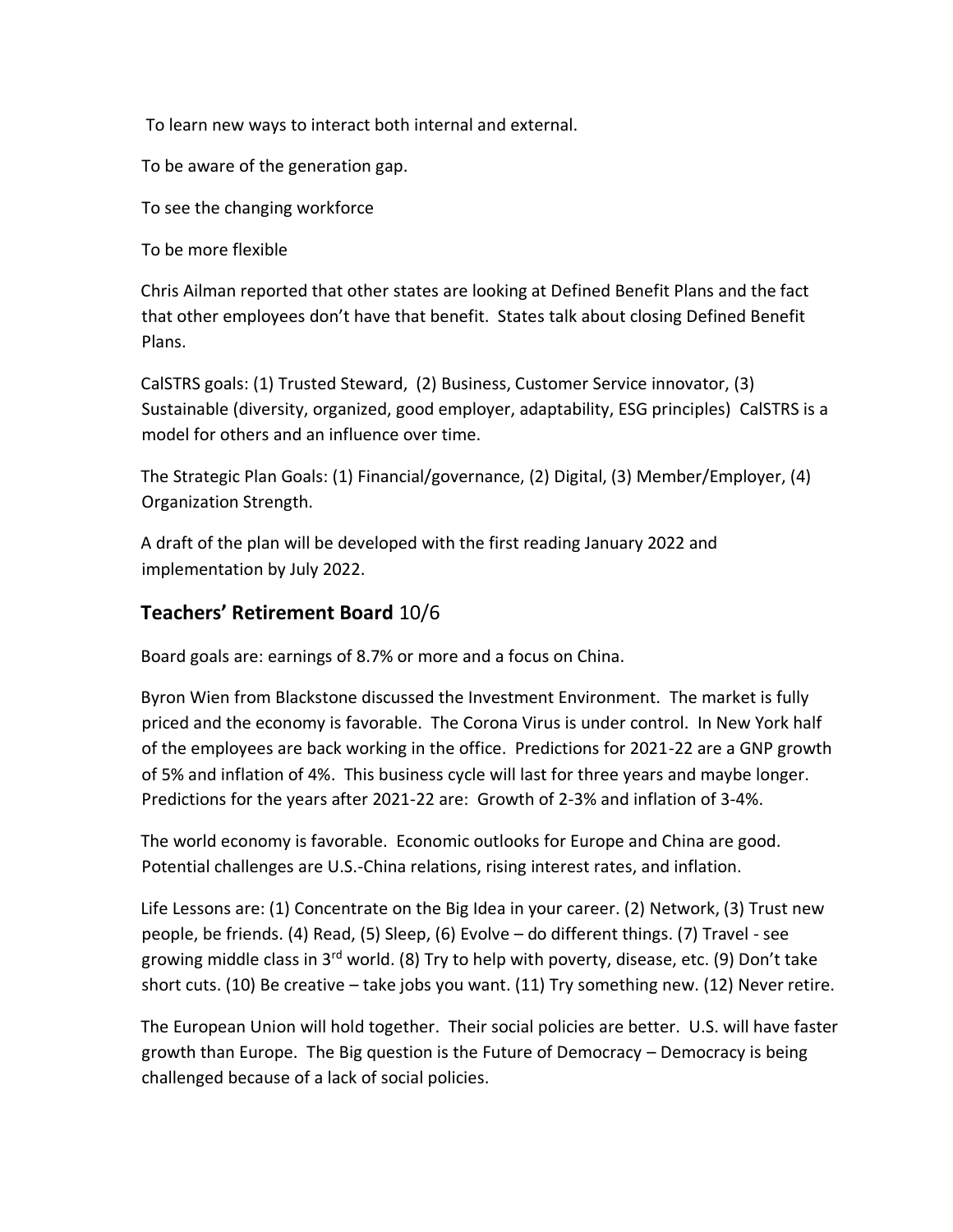Areas of possible progress:

- 1. Education costs decrease increase of remote learning and tech help.
- 2. Generation of electricity increase in nuclear generation fission and fusion
- 3. Technology will improve human life. Need to get the rest of the world to decrease pollution.
- 4. Inequality will still be an issue: growth does not help, poor people do not have the skills to be successful. They need education.
- 5. Internet has improved the quality of life. Need to regulate social media.
- 6. Technology is the way to the future.

Ian Bremmer discussed the future of institutional investing. China has benefited from cheap labor and the rest of the world's willingness to co-operate and trade. This has changed. Cheaper labor is not needed and the Chinese economy is not changing like before. However 90% of U.S. business is steady and may be expanding in China.

There is no trust between the governments of the United States and China even though they have economic dependence. They will not go to war, but there is less cooperation. The United States and China will each turn more inwards. For example: No co-operation on the corona virus. U.S. leaves Afghanistan and China turns inward also. China wants control of technology not innovation and not collaboration. U.S. Allies are angry because now Afghanistan is a problem for them. They can't rely on U.S. commitment.

Ian Bremmer continued. The big question is the U.S. investment policy in China. China is a repressive regime, but that does not stop investments. China is a middle income country. Its population is still growing but by the end of the century China will begin losing population. China wants control and human rights will be a problem. China will become the largest economy in the world, but investments may be complicated – no free market.

Challenges for the United States are:

1. Debt Ceiling. (The debt ceiling is not a worry to Ian Bremmer)

2. Democracy. Democrats see democracy breaking because of Trump. Democracy is eroding because of corruption in business, no agreement about the role of society.

3. What is happening in the United States including: Economic inequality, Racism, Social Media's greater influence. Growing inequality (gated communities, private banks), private schools, service to the 1%.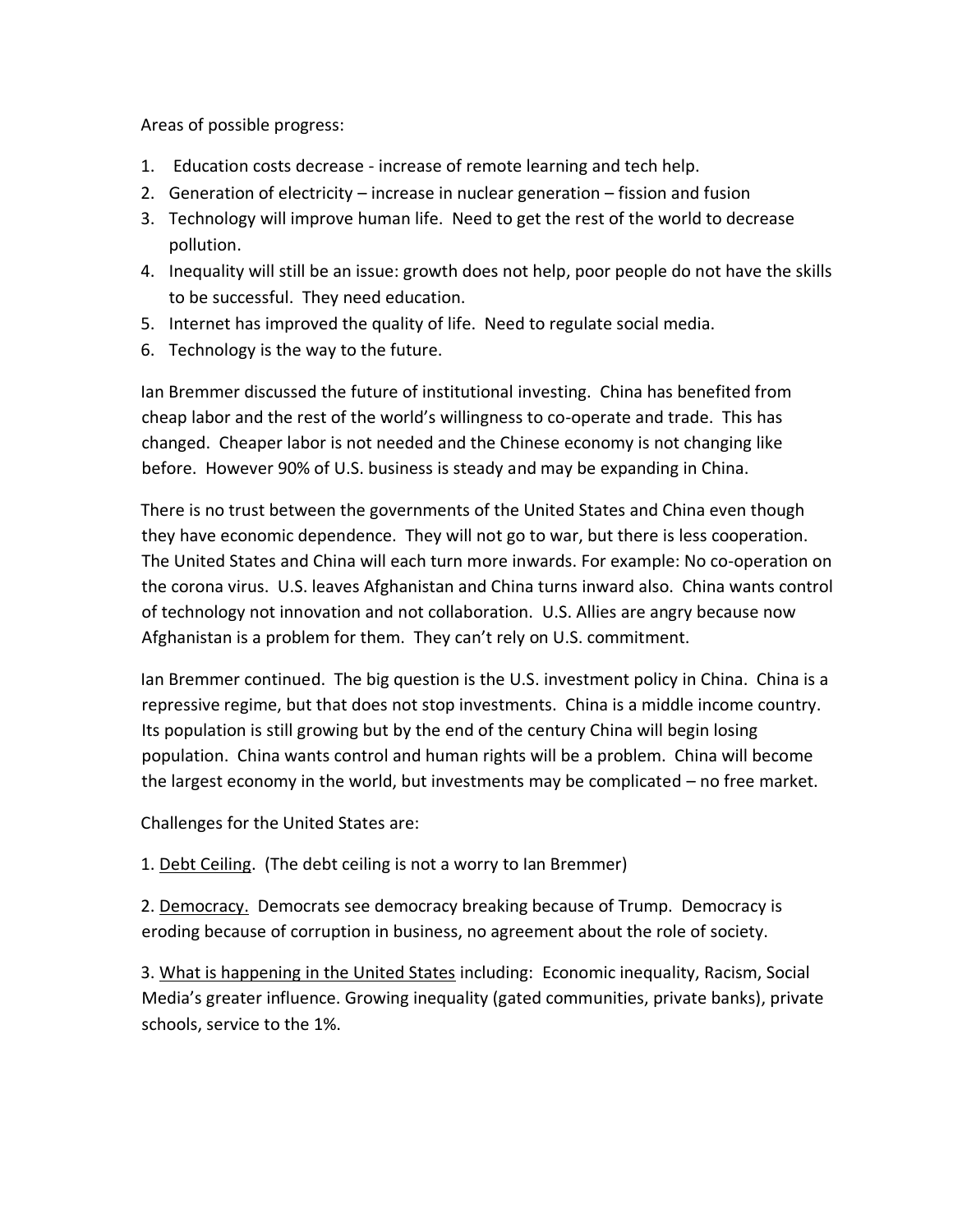4. Lack of cooperation between countries – costs of climate change, poverty levels increasing.

There was one Public Comment: the Terminal Warehouses in New York have labor problems. The caller asked CalSTRS to look into these problems.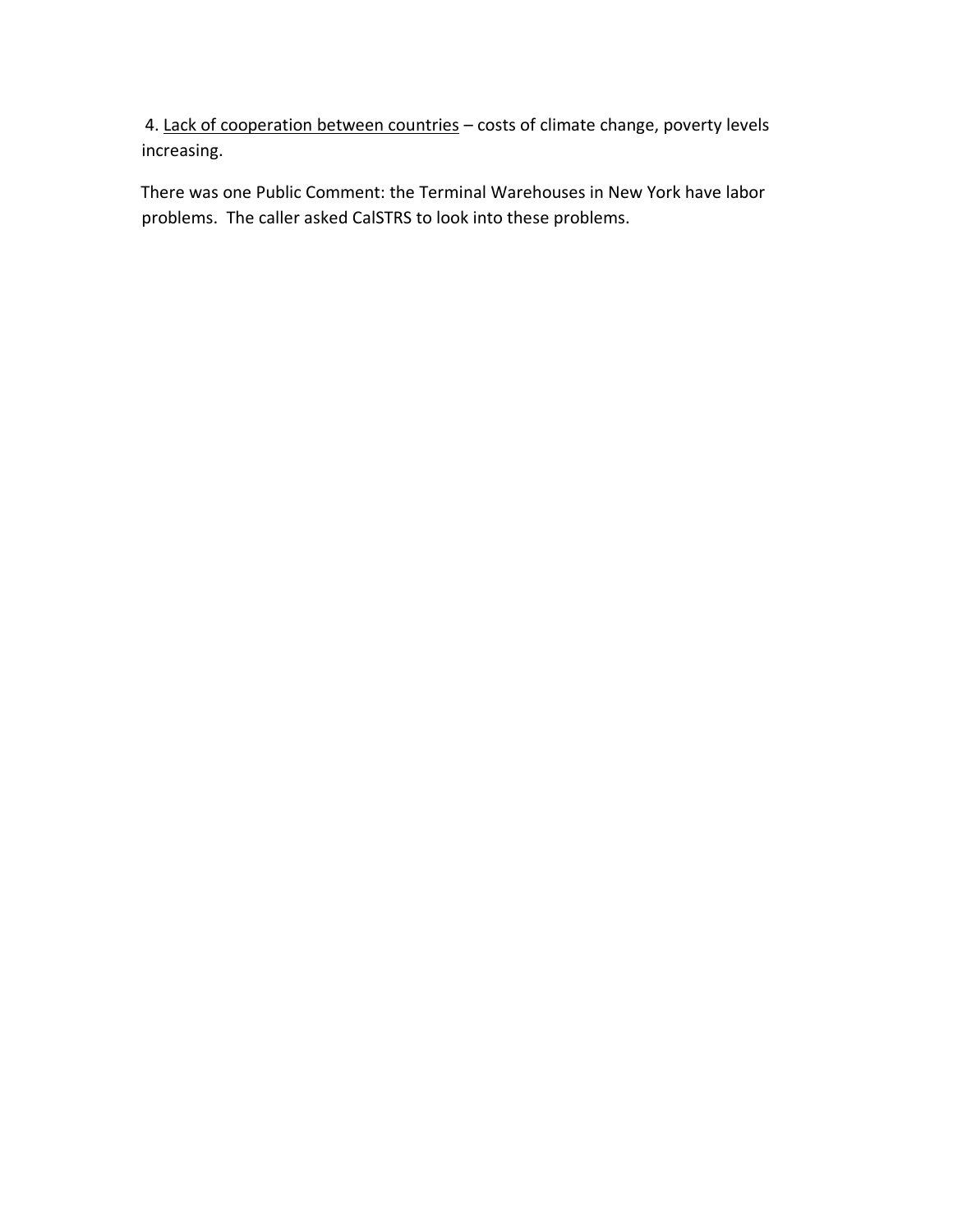## CalSTRS Report November 4,5, 2021

## By Pat Geyer, CalRTA Liaison to CalSTRS

## **Executive Summary**

- 1. As of September 2021, the total fund was \$321 billion, slightly up from August which ended at \$318 billion.
- 2. The Collaborative model is working. CalSTRS estimates that in 2020 the collaborative model saved the fund \$309 million.
- 3. Service Retirement, Disability, and Survivor Benefit modifications were down in number from 2018 to 2021.
- 4. Cassandra Lichnock gave the Chief Executive Officer report.
- 5. Lisa Blatnick is the new Chief Operating Officer, the position vacated by Cassandra Lichnock.
- 6. Melissa Norcia was appointed at CalSTRS' Chief Administrative Officer, the position vacated by Lisa Blatnick. She was formerly director of Human Resources.
- 7. Kristel Turko is CalSTRS Director of Human Resources replacing Melissa Norcia who became Chief Administrative Officer.
- 8. Mark Gini assumed the role of Ombuds following Tom Barrett's retirement. Christina Nguyen took over as Ombuds Coordinator after Patty Clark retired.
- 9. The Headquarters expansion project is approximately 47% complete as of September 30, 2021. The completion date is scheduled for December 2022.
- 10. The proposed CalSTRS total 2022-23 operating budget is \$687.9 million and includes 1293 positions (an increase of 61 positions). This represents an increase of \$62.2 million or about 10%.

## **Investment Committee**

The Committee began with hearing statements from the public. Alex Day, a teacher asked CalSTRS to divest from fossil fuels. Joan, Paula, and Lyn retired teachers also called in to ask CalSTRS to divest in fossil fuels.

The Committee heard the GIPS (Global Investment Performance Standards) performance report. The report stated that the One-Year Returns as of June 30, 2021 were 27.11%. CalSTRS went from \$246 to \$306 billion.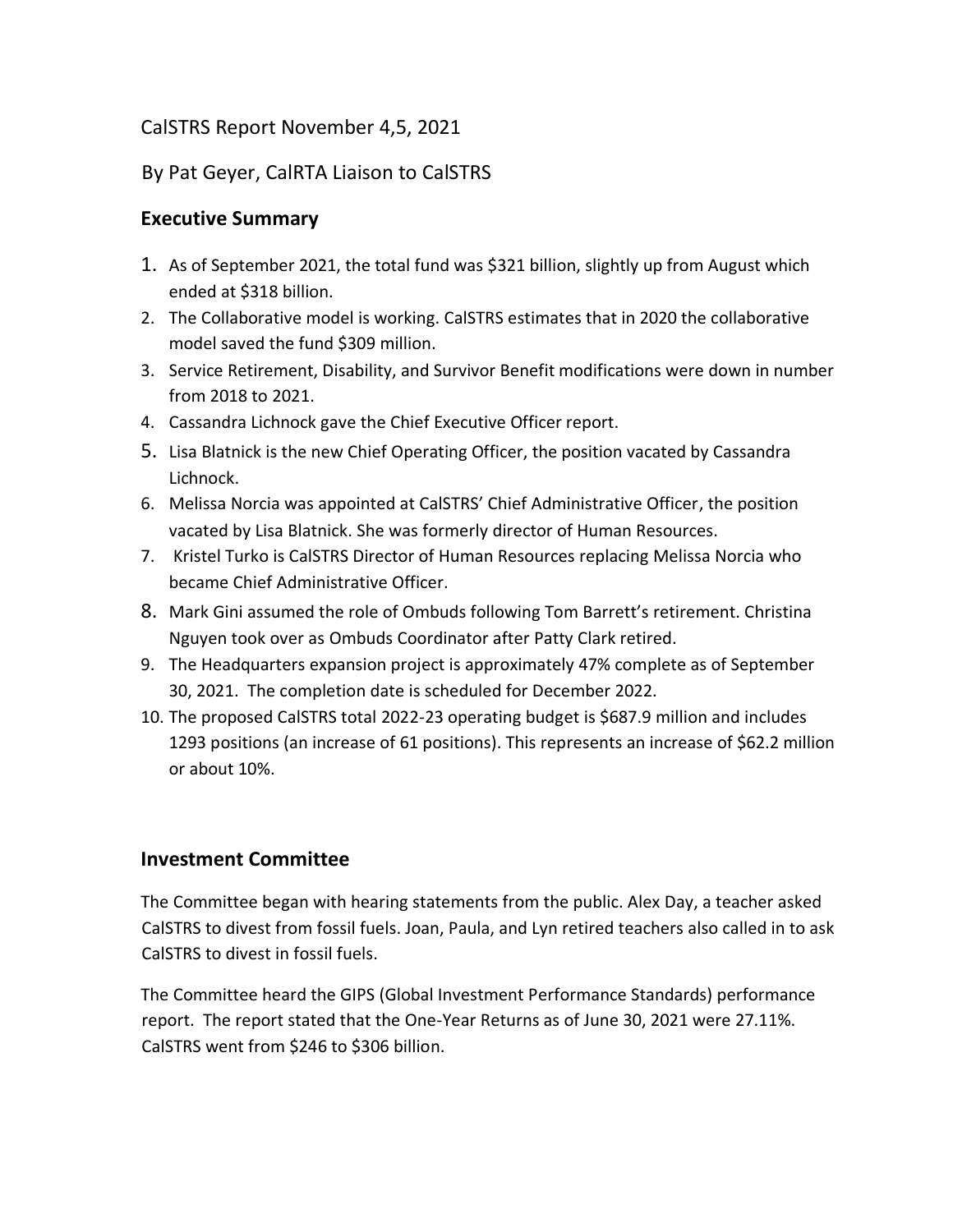Chris Ailman, CIO presented the CIO Report: As of September 2021, the total fund was \$321 billion, slightly up from August which ended at \$318 billion. The CalSTRS fund is 76% invested in the United States, 1.5% invested in China. The most common public equity is in technology such as Apple, Microsoft, Alphabet, Facebook. Risks are inflation, unemployment. Surprises could be Chinese aggression against Taiwan or North Korea.

Kelly Criss is the new head of Investment Operations.

The stock market is at a high. The Federal Reserve is at risk because of the change in leadership. CalSTRS returns tend to follow the market and the market is dominated by technology. Will COVID testing requirements cause employee dissention? Employees are leaving. One does not know how this will affect the market.

The Collaborative model is working. CalSTRS estimates that in 2020 the collaborative model saved the fund \$309 million. CalSTRS is the partner of choice which can be an advantage. CalSTRS plans to hire 91 new employees over the next three years, but CalSTRS still will depend on external managers. There is a possibility of a branch office in investments, possibly San Francisco or Los Angeles. Challenges for CalSTRS are the need for more resources (add employees with talents),

The Annual Investment Cost Report was presented. 2020 costs increased in carried interest. Management fees increased because there were more assets, and external managers are more expensive. However, CalSTRS is a low cost fund compared to its peers. The Collaborative Model , bringing investment in house has resulted in savings - \$781 million in savings the last four years. \$309 million in savings in 2020.

## **Audits & Risk Management Committee**

The Committee heard the annual report on benefit payment increases and decreases. Service retirement changes were the most common, with 15,806 members seeing a benefit payment decrease (total value \$64,632,019) and 26,128 members seeing a benefit payment increase (total value \$12,564,229) in 2020-21. The amount of the benefit decrease on average was much larger than the benefit increase change.

Service Retirement, Disability, and Survivor Benefit modifications were down in number from 2018 to 2021.

Staff completed 96 out of 106 employer audits. 81% of the employers had at least one finding. Staff is working with employers to resolve the findings (103 of the findings are resolved, 138 findings are not resolved). Most employer audits have to do with actives. The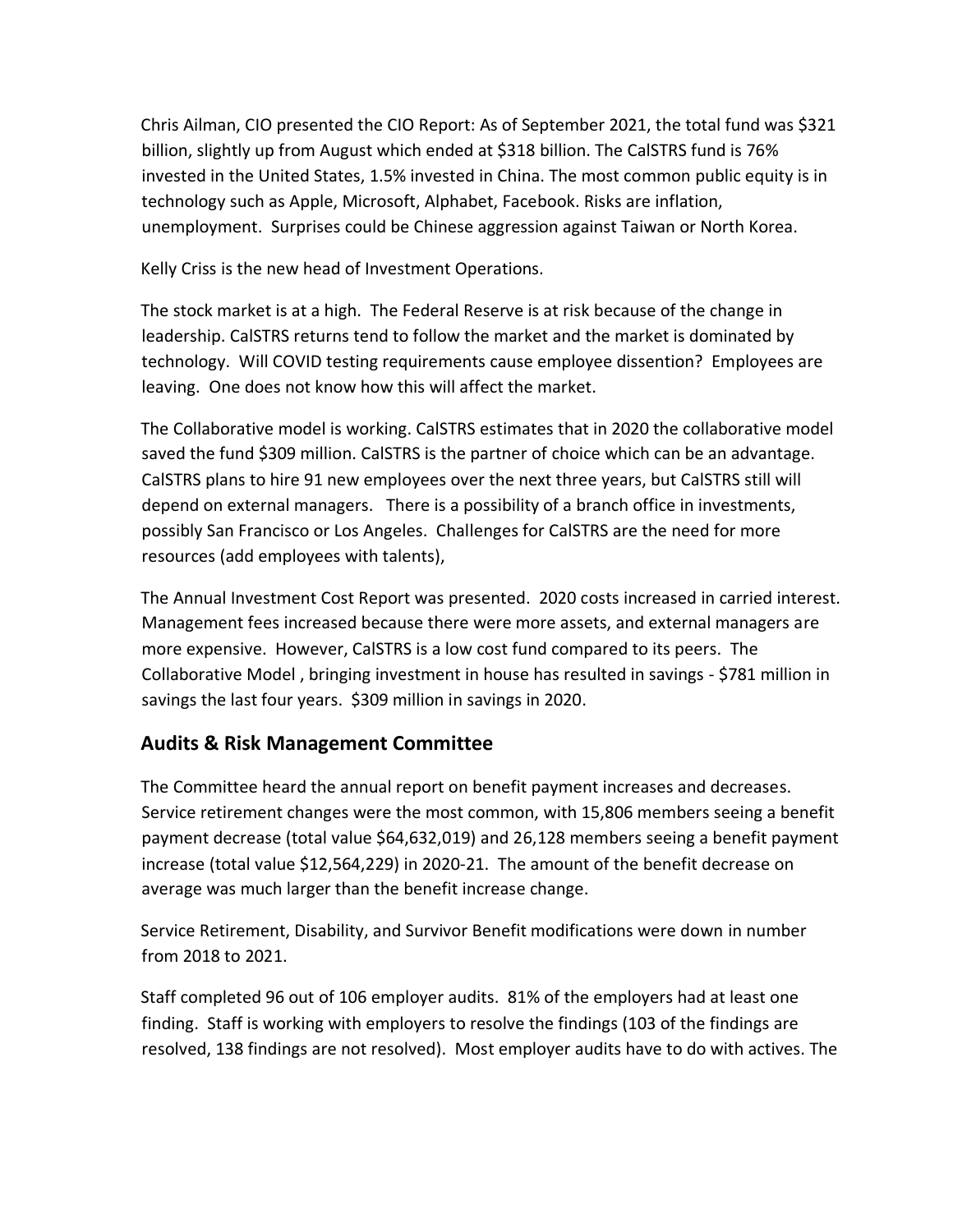focus was on unused sick leave, post-retirement earnings, and special compensation. The independent auditors' reports were accepted.

Two internal audits are in progress: Production Data & Application Deployment and Third Party Vendor: Genesys Telecommunications Laboratories, Inc.

The 2021 Management Letter was presented by Larry Jensen & Julie Underwood. A deficiency in internal controls exists. Control does not allow staff to prevent or detect and correct misstatements on a timely basis. CalSTRS is working on the problem.

The 2022 Enterprise Compliance Services Plan was presented: (1) Governance: structure the program with clearly defined roles and responsibilities, (2) Culture: ethical and compliant behavior embedded in the foundation and daily operations, (3) Risk Assessment: periodic assessment of risk exposure related to misconduct or noncompliance with laws, regulations, policies and standards, (4) Policies and Standards: defined guidance to support organizational ethical expectations and compliance with applicable laws and regulations, (5) Training and Communications: appropriately tailor subject matter topics to support understanding of compliance and ethics, (6) Confidential Reporting: efficient and effective mechanism that allows anonymous reporting, (7) Case Management & Response: system and process to effectively and efficiently manage, investigate and resolve hotline reports, (8) Monitoring: system for routine monitoring of organizational compliance risk, controls and behaviors, (9) Third Party Compliance Management: risk-based application of due diligence over third-party relationships, and (10) Program Management: defined structure to manage, measure and evaluate program effectiveness.

The 2022 Internal Audit Plan was presented. The proposed 2022 audits are:

- 1. Financial/Governance (Financial Statements, Real Estate, Currency and Performance Management, Securities, Benefit Payment modifications)
- 2. Digital Transformation (Pension Solution, Information Security, Software Management, Disaster Recovery, Cloud Security, Software Development Cycle)
- 3. Member/Employer (Survivor Benefits, Death Benefits)
- 4. Organizational Strength (Travel and Contract Management, Mail, Strategic & Business Planning, Global Reporting Initiative)

The 2022 CalSTRS audit plan is for 120 employer audits.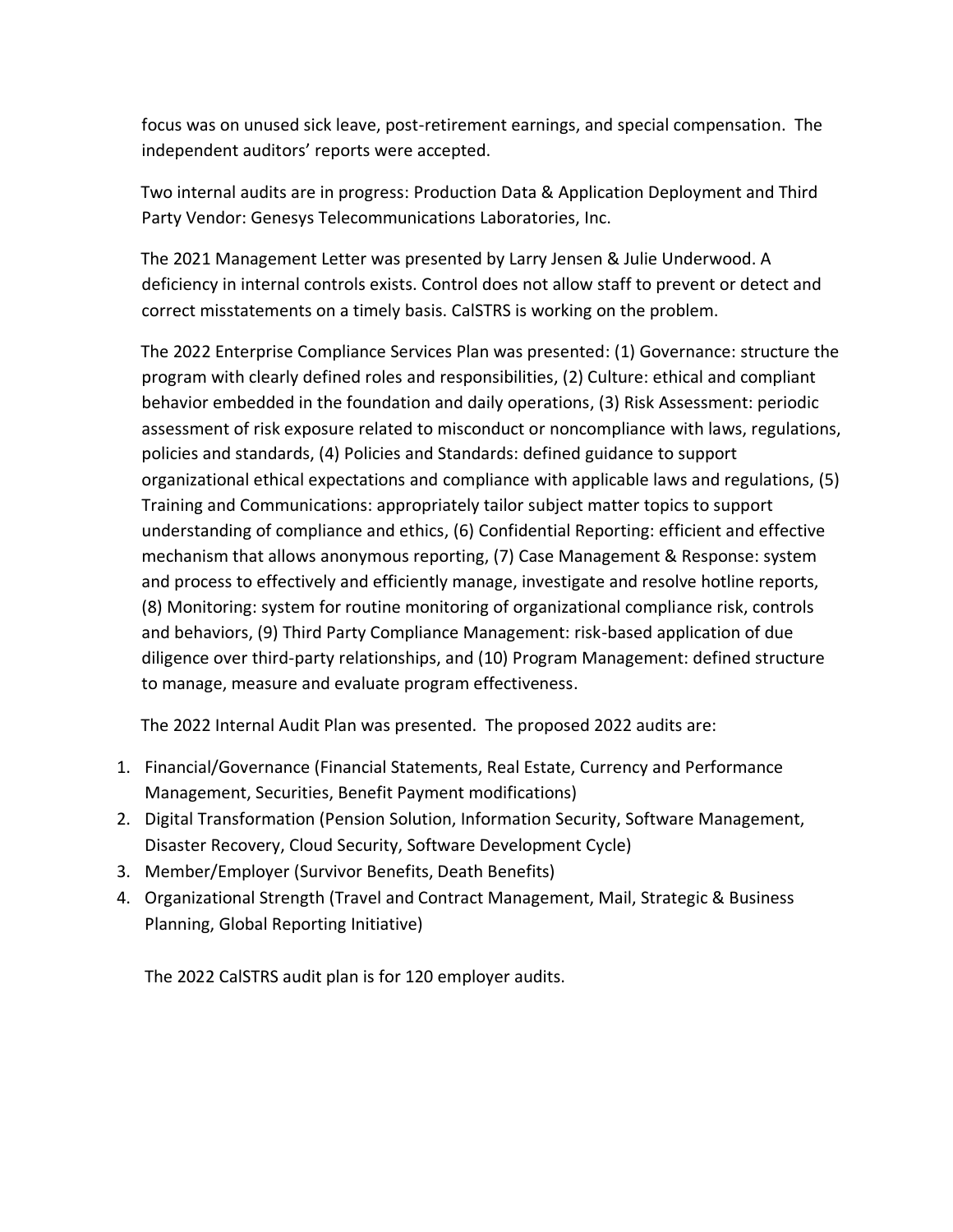### **Board Governance Committee**

The Committee discussed the revised work plan. Issues were: How to take advantage of the hybrid meeting format, and how can meeting materials be enhanced to support the delivery of information. The law allows public meetings to be virtual, but this must be approved by the State in January.

The Committee discussed a revision to the Board Governance Manual. Under Section 4, subsection G (7) Staff recommends keeping the current sanction and adding sanctions that would allow CalSTRS discretion to immediately terminate the contract/agreement and/or withhold payments for entities in violation of policy. This will allow the Board to act immediately. CalSTRS has only had 1 violation in the last three years. However, many companies have had problems and this revision will give CalSTRS more clout.

## **Teachers' Retirement Board**

Cassandra Lichnock, CEO gave the Chief Executive Officer report. Melissa Norcia was appointed as CalSTRS' Chief Administrative Officer. She was formerly director of Human Resources. Kristel Turko is CalSTRS Director of Human Resources replacing Melissa Norcia who became Chief Administrative Officer. Lisa Blatnick is the new Chief Operating Officer.

Mark Gini assumed the role of Ombuds following Tom Barrett's retirement. Christina Nguyen took over as Ombuds Coordinator after Patty Clark retired. The majority of cases come from those receiving a benefit, specifically receiving a service retirement benefit. Other inquiries related primarily to survivor benefits and employer reporting. The Ombuds office heard 288 cases down from an average of 328 to 370 cases a year.

The Headquarters expansion project is approximately 47% complete as of September 30, 2021. The completion date is scheduled for December 2022. Projects completed this month were the placement of the bridge which will connect the two buildings at the 4<sup>th</sup> floor. Additional activities were: 1. Beams at office levels 3 and 4, 2. Framing , 3. Penthouse structure, and 4.Lobby stair cases. Costs relating to the building delay are 5 to 7% of the original budget of \$15 to 21 million.

Lisa Blatnick, COO, discussed the Headquarters Occupancy and Tower Leasing Plans. CalSTRS plans to continue with a blended workforce: work at home 1 to 2 days a week, in office 3 or 4 days. This will require a reconfiguration of office plans including a 20% reduction in desk purchases. Benefits and Services, Financial Services, Administrative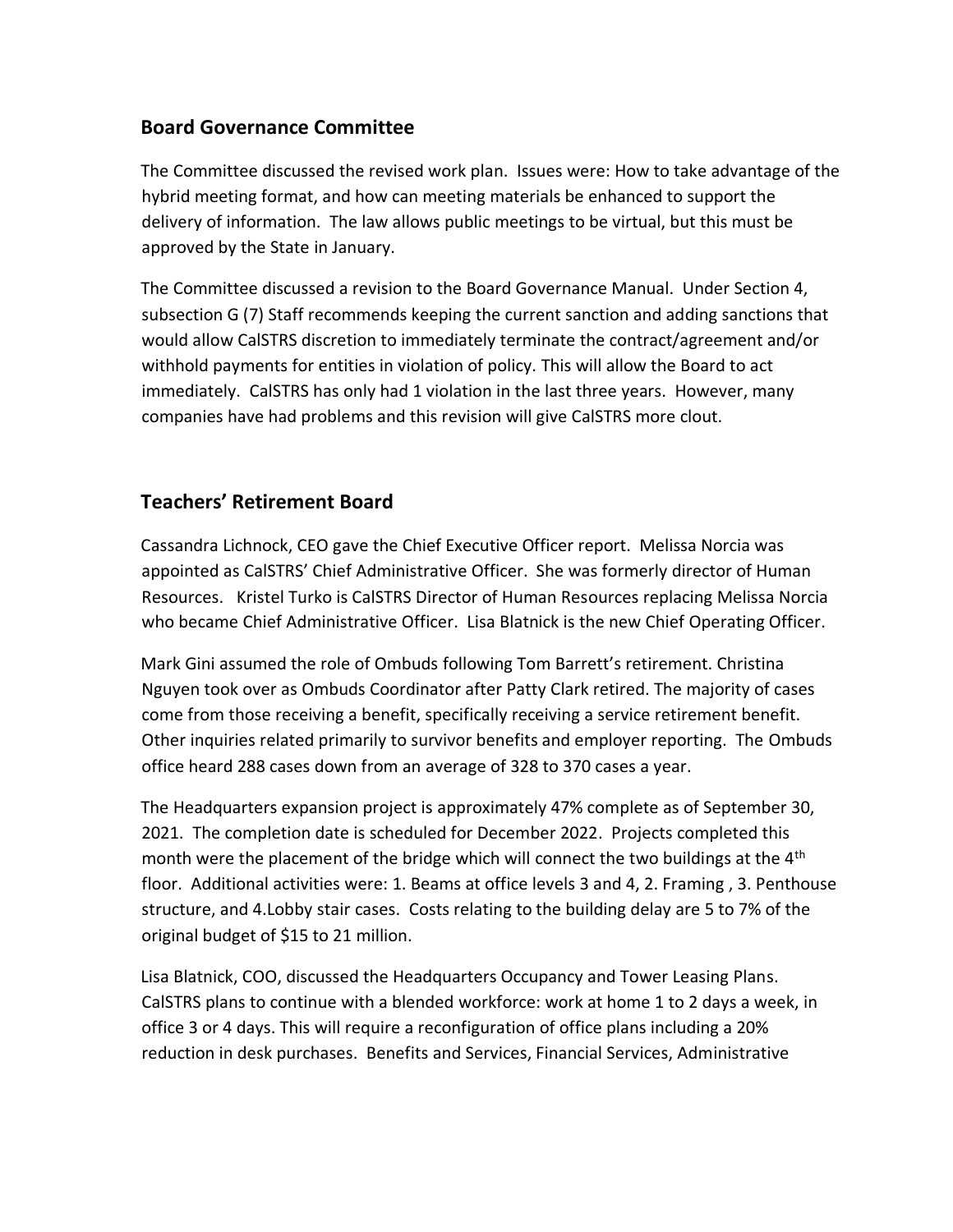Services and Audit Services will move to the new building. There is a lack of quality office space in Sacramento, and CalSTRS is optimistic about leasing space in the new building.

The Pension Solution Project (computers) plans to go live by October 2023. There will be an update at the CalSTRS January Board meeting.

Rick Reed and Davis Lamoureux reviewed CalSTRS funding levels and risks. Key findings are: 1. The state's share of the funding obligation will end by June 2023, ahead of schedule. 2. Long term contribution levels for employers are expected to be higher. 3. Anticipated decrease in enrollment in K-12 could lead to future declines in the size of active membership, resulting in lower than anticipated payroll growth. 4. CalSTRS largest risk remains investment-related. 5. Full funding is dependent on CalSTRS meeting its actuarial assumptions. Last year's CalSTRS portfolio performance was good.

CalSTRS sponsored 3 State Legislative Bills. They are:

AB539 (Cooley ) to expand CalSTRS Collaborative model. (Chaptered)

Ab551 (Rodriguez) offers a traditional (tax deferred) IRA in addition to the Roth IRA. (Inactive File)

SB634 (L,PE&R) Makes various minor changes to the Teachers' Retirement Law. (Chaptered)

Other legislation of interest is:

AB845 (Rodriguez) creates disability retirement due to a COVID-19 related illness if the disability arose out of the member's employment and sunsets January 1, 2023 (Chaptered) H.R. 82 Eliminates and GPO and WEP from the Social Security Act (House Committee) AB890 (Cervantes) requires the boards of CalSTRS and CalPERS to submit an annual report regarding participation of emerging or diverse asset managers in the systems" investment portfolios. (Chaptered)

AJR9 (Cooper) to repeal the Government Pension Offset (GPO) and Windfall Elimination (WEP)

John Stanton gave a virtual presentation on Federal legislation. He is encouraged by a Democratic Party President and a Democratic Party Legislature. He anticipates legislation on climate risk, investor protection, and infrastructure.

Next was a review of the CalSTRS Basic Financial Statements as of June 30, 2021. CalSTRS had no significant change. Total net investments were \$341 billion. Total Liabilities were \$40.7 billion. There was a \$64 billion increase in assets for the year.